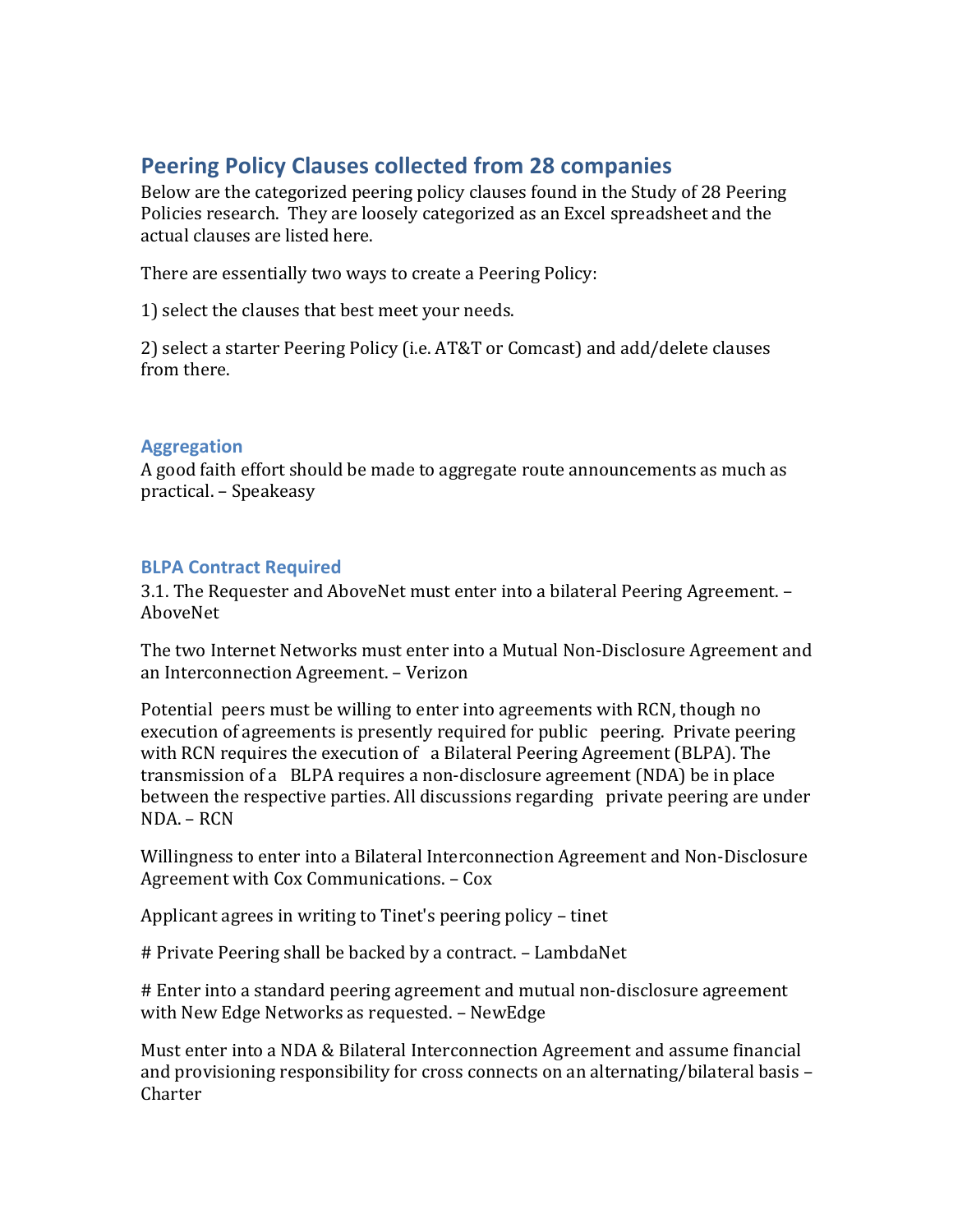### **Can't be a customer**

Under no circumstances will Speakeasy maintain both a transit and peering relationship with a given network simultaneously. – Speakeasy

1.2.5 Existing IP Transit Customers of AboveNet are not eligible for peering. – AboveNet

The interconnection partner must not currently be or have been an IP transit customer of Internap in the recent past.

Under no circumstances shall the interconnection partner be a simultaneous peer and transit customer.

tw telecom does not peer with any network that is also a tw telecom transit customer.

RCN will not peer with any network that has been an IP transit customer within the past nine (9) months.

In order to qualify for settlement-free peering, the interconnecting partner may not have been a WBS Connect IP transit customer in the past six months. This applies to ASN 19080 or any other resold transit purchased from WBS Connect. – wbsconnect

# Potential peers may not have been an Mzima IP transit customer during the previous 12 months. – Mzima

A network (ASN) that is a customer of a Comcast network for any dedicated IP services may not simultaneously be a settlement-free network peer. - Comcast

Applicant or Applicants's entities must not have any transit or peering relationship with Tinet or any other

Tinet entity or have had such a relationship in the 6 months prior to application. tinet

# Existing transit customers cannot be peers in the same region. – LambdaNet

A network (ASN) that is a BGP transit customer of OpenAccess or a partner network for any dedicated IP services may not simultaneously be a settlement-free peer of that same network. - OpenAccess

# Not have been a New Edge Networks IP customer within the past (6) six months. -NewEdge

Potential peer must not be, or have been, an IP customer of Lightpath.net, or any busines grade IP service, within 6 months of requesting a settlement-free peer.  $-$ Cablevision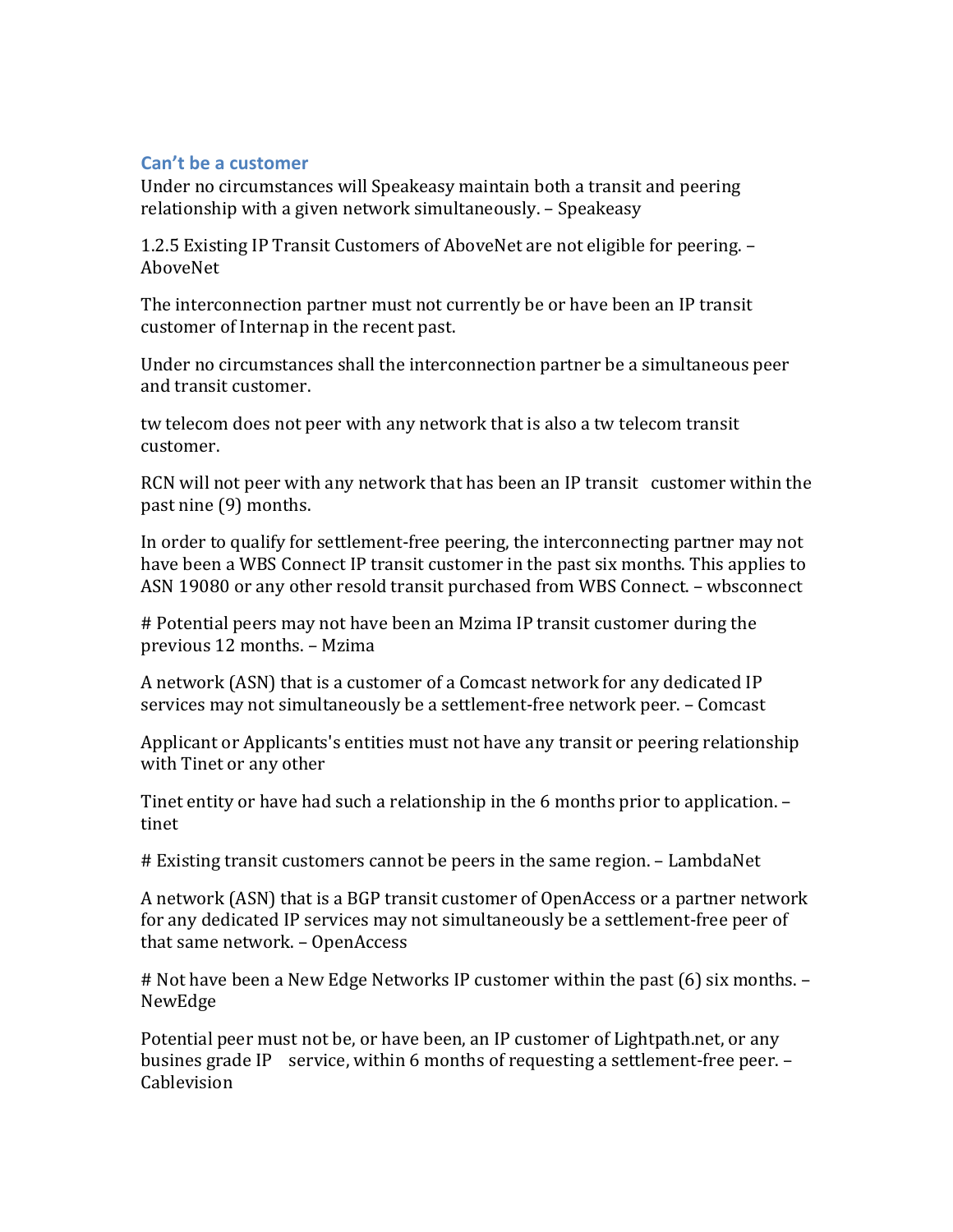Under no circumstances shall the interconnection partner be a simultaneous peer and transit customer. - WVFiber

Generally, AS19151 does not peer with downstream transit customers of existing peering partners but this may be evaluated on a case-by-case basis. – WVFiber

A network (ASN) that is a customer of an AT&T US network for any dedicated IP services may not simultaneously be a settlement-free peer of that same network. -AT&T

#### **Consistent Announcements**

All announcements are to be consistent, in terms of prefix aggregation properties, across all interconnect locations. - Speakeasy

Hurricane Electric will announce consistent routes at each exchange point and expects peers to do the same. - Hurricane Electric

Each Internet Network will announce consistent customer routes at all interconnection points, unless both Internet Networks mutually agree otherwise based on special circumstances. -- ATDN

Both parties shall announce consistent routes across all interconnection points. -InterNap

tw telecom peers must maintain consistent route announcements across all peering sessions. – TW Telecom

Both parties shall announce consistent routes across all interconnection points. nLayer

All peers are expected to offer consistant routes to facilitate closest-exit routing unless otherwise expressly agreed. This consistancy is expected in next-hop, origin, MED, and all other such decision-making attributes; non-conforming routes can be rewritten at the discretion of RCN. Agreements for best-exist or other forms of traffic exchange can be made in email. - RCN

NOT CONSISTENT: Due to the localised nature of BBC content, we reserve the right to advertise a different set of prefixes at each location. - BBC

Consistent route announcements at all exchange locations. - Cox

# Both parties shall have consistent route announcements across all public and private interconnection points. - wbsconnect

DALnet requests that peers maintain consistent route announcements across all peering locations. – Dalnet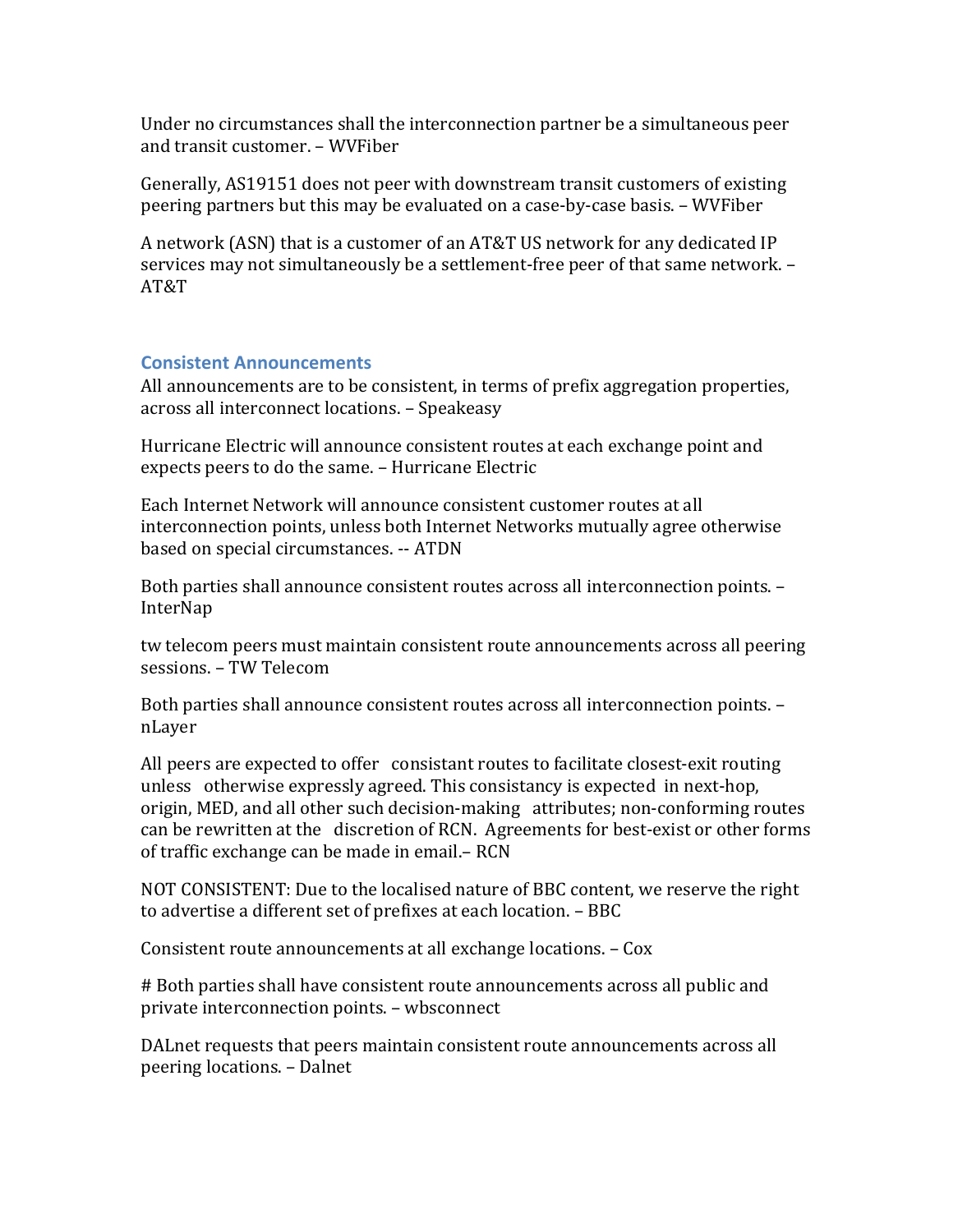# Peers must advertise consistent route announcements at all locations where an interconnect is established. - Mzima

Applicant must use the same peering AS at each US interconnection point and must announce a consistent set of routes at each point, unless otherwise mutually agreed. – Comcast

Applicant's announcements within Europe must be consistent, i.e. Applicant must announce the same set of routes on all peering sessions - tinet

Applicant's announcements within the US must be consistent –tinet

Each Internet Network will announce consistent customer routes from a single AS at all interconnection points. - LambdaNet

All announcements are to be consistent, in terms of prefix aggregation properties, across all interconnect locations. -OpenAccess

# Make consistent route announcements at all public peering points. – Highwinds

Must maintain consistent global routing announcements at all peering locations -Charter

Potential peer must maintain consistent global routing announcements at all interconnections. – CableVision

Candidate must carry full customer routes in Interconnect routers, and announce consistent routes using BGP4 at all peering locations. Interconnection Candidate must use the same peering AS at each U.S. interconnection point.  $-$  Qwest

Peer must use the same peering AS at each US interconnection point and must announce a consistent set of routes at each point, unless otherwise mutually agreed. – AT&T

#### **Domestic Interconnection Requirements – multiple geographic locations**

Speakeasy is primarily interested in peering with networks of similar size, where multiple geographically diverse interconnections are possible. – Speakeasy

Interconnection with other networks in a single location is possible under certain circumstances, such as:

\* to encourage adoption of newer technologies such as ip multicast, ipv6, or similar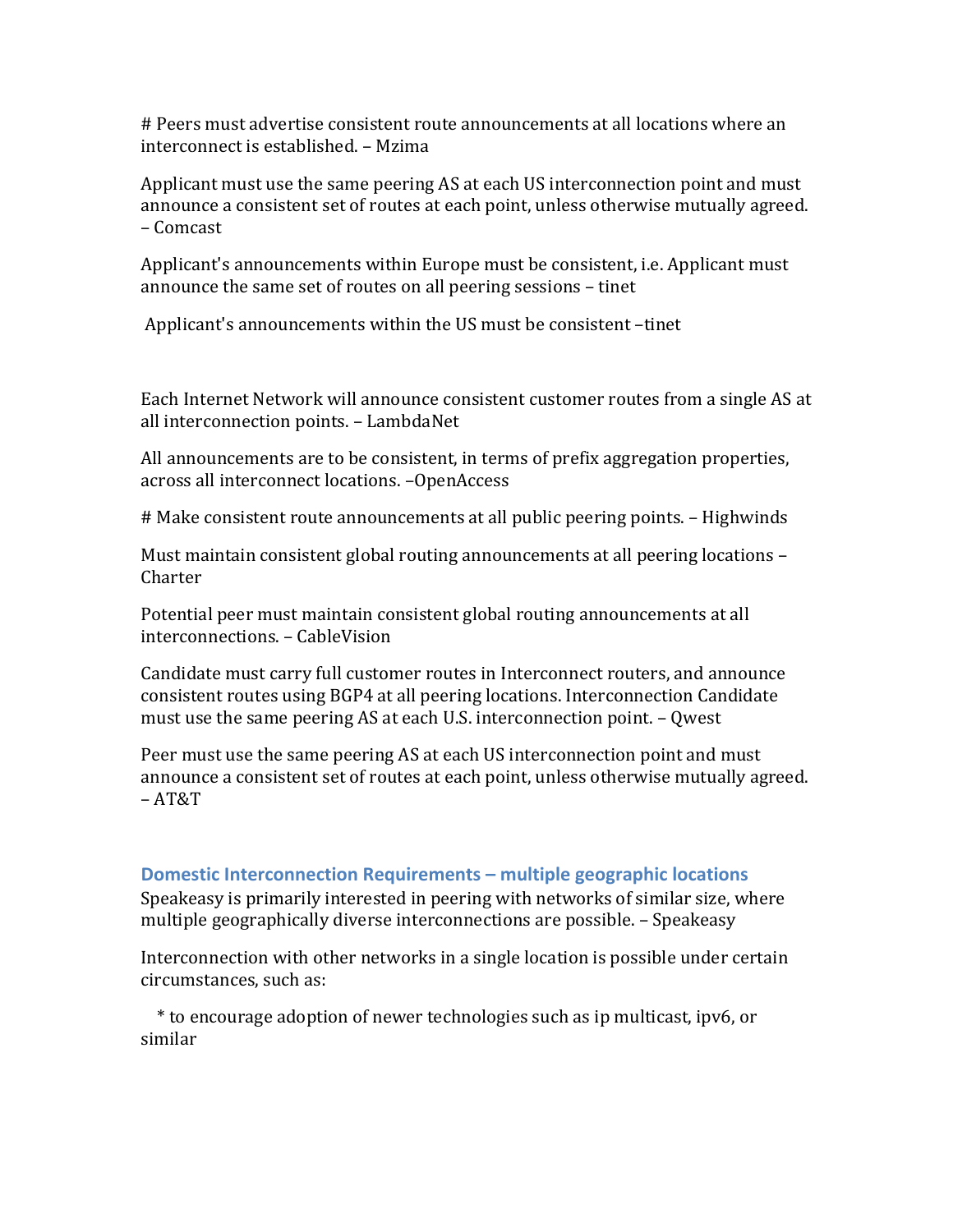\* peering with a network whose primary geographical footprint does not overlap that of Speakeasy's network infrastructure. examples of this could be national networks in Europe or Asia. - Speakeasy

# **ATDN**

Peering capability: Applicant must peer with ATDN in at least four different locations in the US. Applicant must be able to interconnect with ATDN in:

 \* DC area (Northern Virginia),

 \* Middle of the country (Dallas or Chicago),

- \* Bay area (San Jose/San Francisco),
- \* New York or Atlanta.

Minimum interconnection speed is  $OC-12$  (622 Mbps). All interconnections should be uniform speed.

For all interconnect types (Public and Private), interconnection must occur at a minimum of two (2) diverse peering points. For US peers, those interconnections must come from at least two (2) different geographic regions: East, Central, and West. Specific exemptions on the number of locations may be made, at Internap's discretion, for networks that operate in regions where Internap does not currently interconnect with other networks. - InterNAP

# tw telecom requires Non U.S. based ISPs to build peering sessions in at least 2 diverse regions on the coast where peering is initiated. – TW Telecom

Potential peers must be present in more than one common peering location; RCN will not activate single-region peers.

 $\lceil$ ...] as long as the peer can meet us at both coasts as a minimum – HopOne

Presence at two or more Public Peering locations listed above (at least one on the West Coast and one on the East Coast or Mid West). - Cox

Presence at two or more Public peering locations listed above for International ISPs.  $-Cox$ 

# Domestic networks must interconnect at a minimum of three physically diverse peering points, one in each of the following regions: West Coast (Los Angeles, San Jose or Seattle); Central (Chicago or Dallas); East Coast (New York, Ashburn, Philadelphia or Miami). - wbsconnect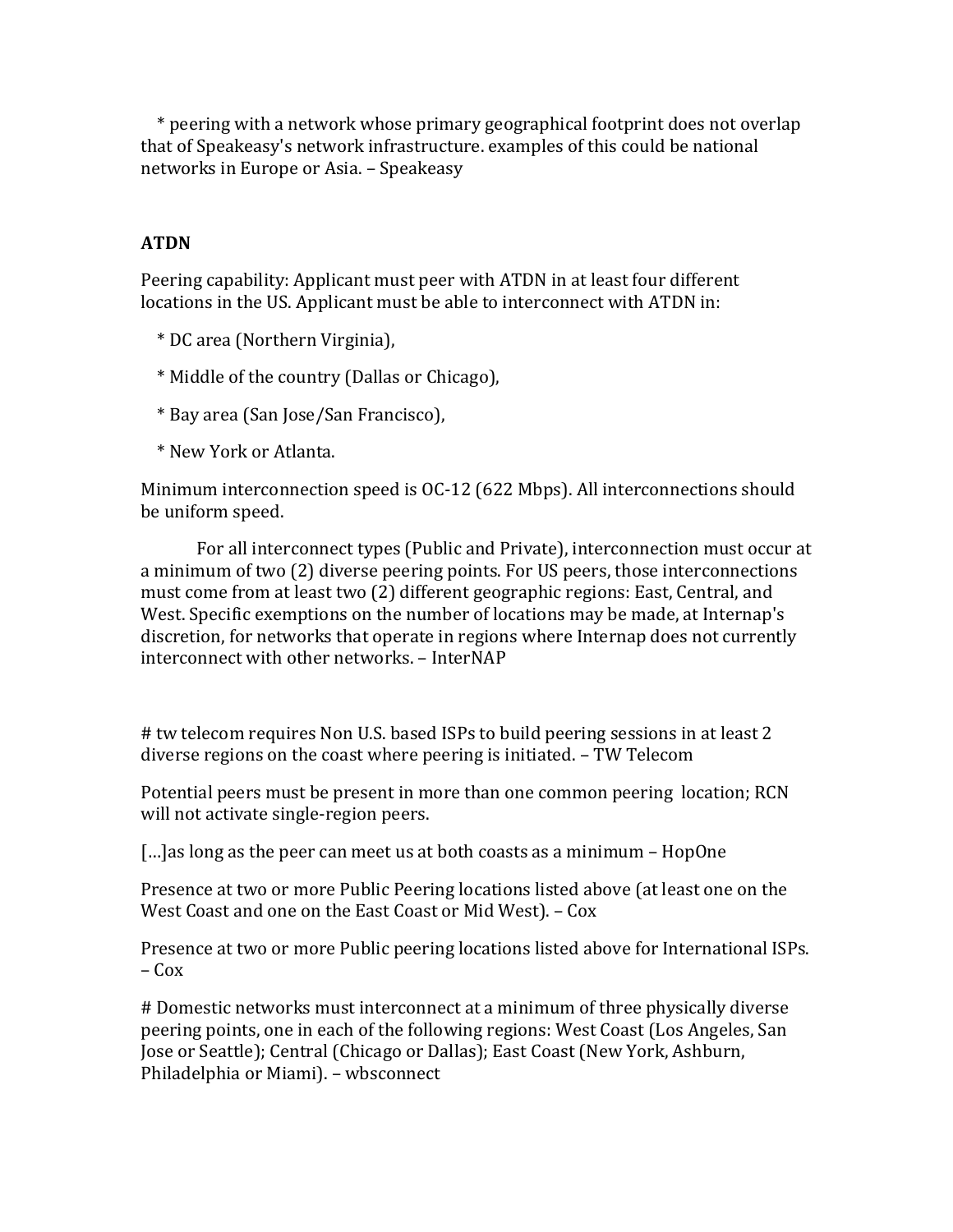# International networks may connect may interconnect at a single peering point: London, Amsterdam or Hong Kong – wbsconnect

# Peers must be able to support sessions in at least 3 different geographic regions or timezones (U.S. domestic networks). - Mzima

Applicant must meet Comcast at a minimum of four mutually agreeable geographically diverse points in the US. Interconnection points must include at least one city on the US east coast, one in the central region, and one on the US west coast, and must currently be chosen from Comcast peering points in the following list of metropolitan areas: New York City/Newark NJ, Ashburn, Atlanta, Miami, Chicago, Denver, Dallas, Los Angeles, Palo Alto/San Jose, and Seattle. – Comcast

All new peerings must be over private links. A minimum of two links interconnecting independent node-sets

is required. Substantial domestic traffic is expected to justify a link. – tinet

# Public Peerings shall be established on multiple locations. - LambdaNet

# Private Interconnects shall be backed by private or public interconnects in other physical locations. – LambdaNet

# Maintain a presence at two or more private peering cities listed above (at lest one on the West Coast, one on the East Coast and preferably on in the Mid West) for domestic ISPs. - NewEdge

Must be present in more than one common Public Peering location listed below (different time zones) – Charter

Interconnect: Interconnect Candidate will have the ability to interconnect with Owest in a minimum of six geographically diverse Interconnection Points where Qwest has interconnection points of presence. The Interconnection Candidate must have the ability to interconnect directly at GE (1 Gbps) or greater capacity levels at each point of interconnection. – Qwest

Peer must meet AT&T at a minimum of three mutually agreeable geographically diverse points in the US. The US interconnection points must include at least one city on the US east coast, one in the central region, and one on the US west coast, and must currently be chosen from AT&T peering points in the following list of metropolitan areas: New York City/Newark NJ, Washington DC/Ashburn VA, Atlanta (for AS7018 only), Chicago, Dallas, Seattle (for AS7018 only), San Francisco/Palo Alto/San Jose, and Los Angeles. - AT&T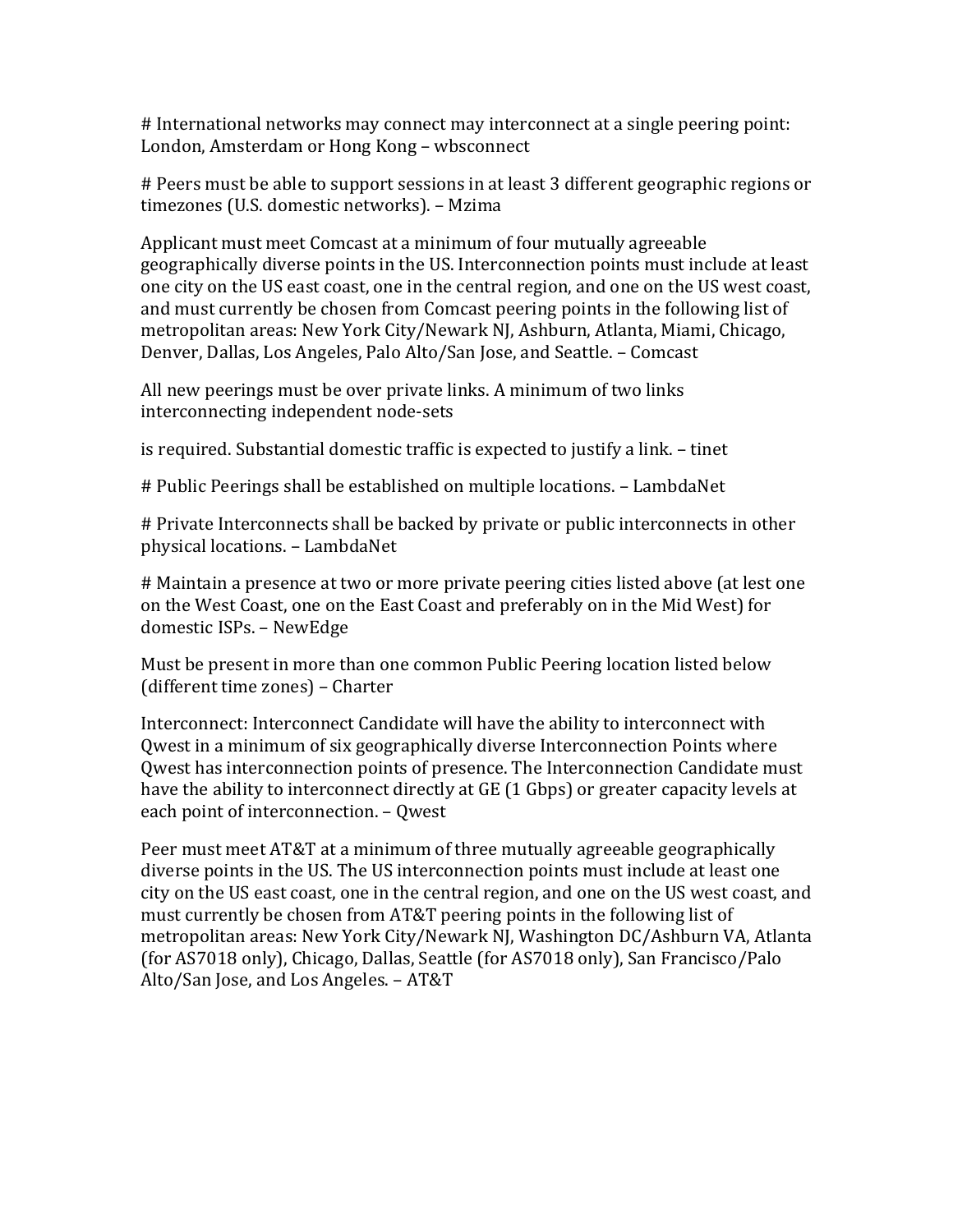### **Escalation Path**

Both parties shall provide an escalation path for resolving network issues in a timely fashion. Issues of a non-emergency technical nature should be responded to within 48 hours. – InterNap

The Network Operations Center should also have an escalation path to senior level engineers for resolving issues in a timely manner. – NAC

# tw telecom peers must agree to actively respond to all technical emergencies as soon as possible. Issues that are not an emergency or performance impacting should be responded to within 2 business days. A history of sub-standard responses may result in de-peering. – TW Telecom

Both parties shall provide an escalation path for resolving network issues in a timely fashion. Issues of a non-emergency technical nature should be responded to within 48 hours. - nLayer

# Peers must provide the means by which to escalate and resolve network emergencies. – Mzima

Upon identification of a customer-impacting peering event (outage), technicians will make themselves available for immediate troubleshooting and restoration of the peering session. – Highwinds

Prior to the peering session being established, a copy of Network's escalation procedures and contact information will be exchanged. – Highwinds

#### **Filtering**

Peers are expected to filter their clients to reject both unauthorized BGP announcements as well as IP datagrams with invalid source addresses. – Speakeasy

Both parties shall make every reasonable effort to restrict the transmission of Denial of Service attacks and packets with forged source addresses from their network. – InterNap

# Potential peering partners must enforce strict filtering policies to prevent route leaks. – NAC

Applicant must filter route announcements from their customers by prefix. -Comcast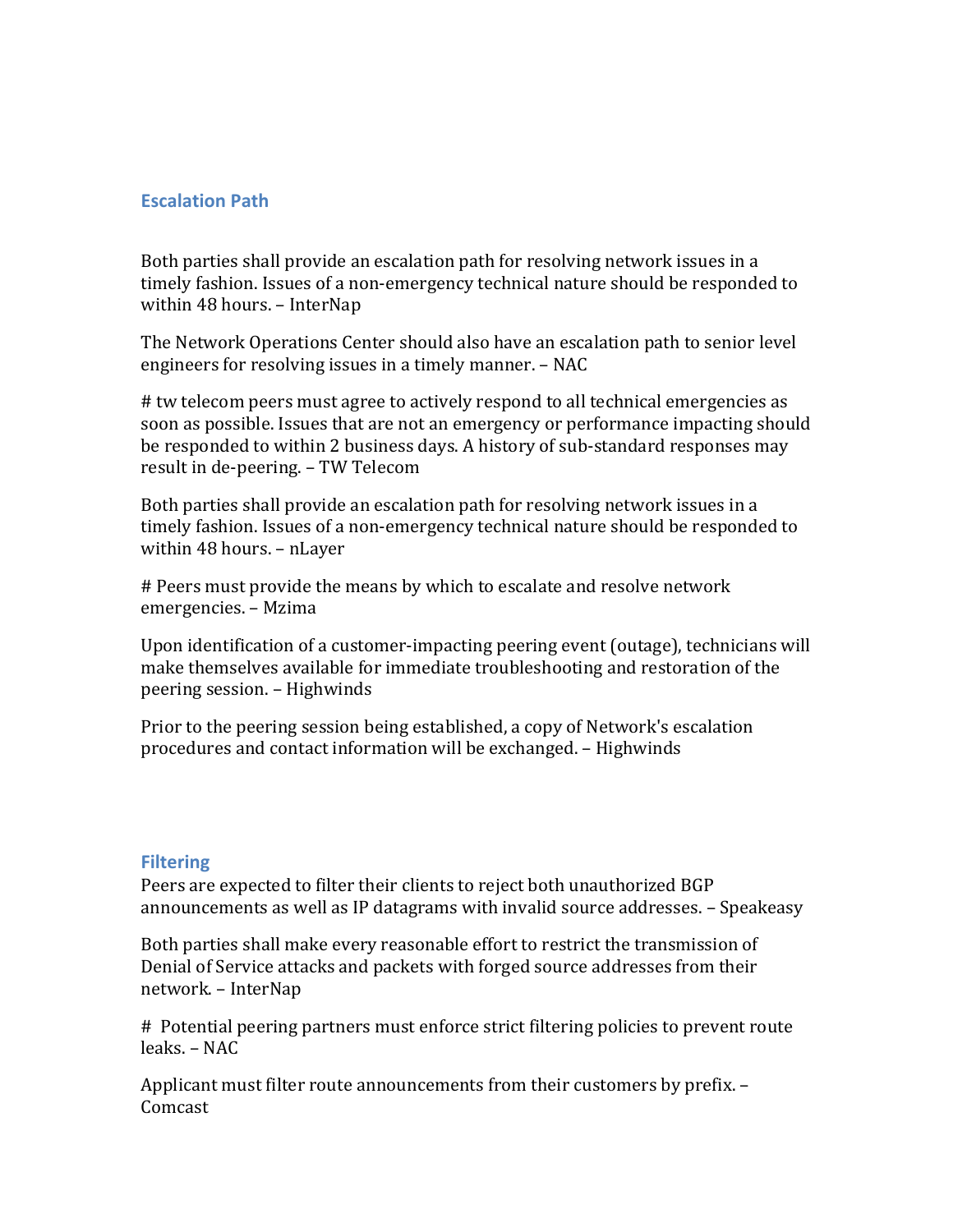# Applicant must use prefix-list filters on customer links – tinet

Peers must enforce routing integrity by means of filters to their customers. -LambdaNet

# Peers are expected to filter their clients to reject both unauthorized BGP announcements, aggregate prefixes announced as well as filter their prefixes to deny IP datagrams with invalid source addresses.—OpenAccess

Must demonstrate and enforce strict filtering policies to prevent improper announcements – Charter

Potential peer must demonstrate and enforce strict filtering policies to prevent improper announcements. - Cablevision

Both parties must demonstrate and enforce strict filtering policies to prevent route leaks. – WVFiber

Peer must filter route announcements from its customers by prefix. – AT&T

### **Financially Viable – Comcast**

Peer must be financially stable. AT&T

# **Geographic Scope Requirements**

Speakeasy is primarily interested in peering with networks of similar size, where multiple geographically diverse interconnections are possible. - Speakeasy

1.1.1 Network Scope: Requester shall have the ability to interconnect with AboveNet in a minimum of three geographically diverse peering locations where AboveNet has a peering point of presence. – AboveNet, for Public Peering

1.2.1 Network Scope: The Requester must operate an Internet network in either:

(a) seven cities spanning three time zones in the US,

- (b) two countries in Europe,  $&/$ or
- (c) Pacific Rim -- AboveNet for private peering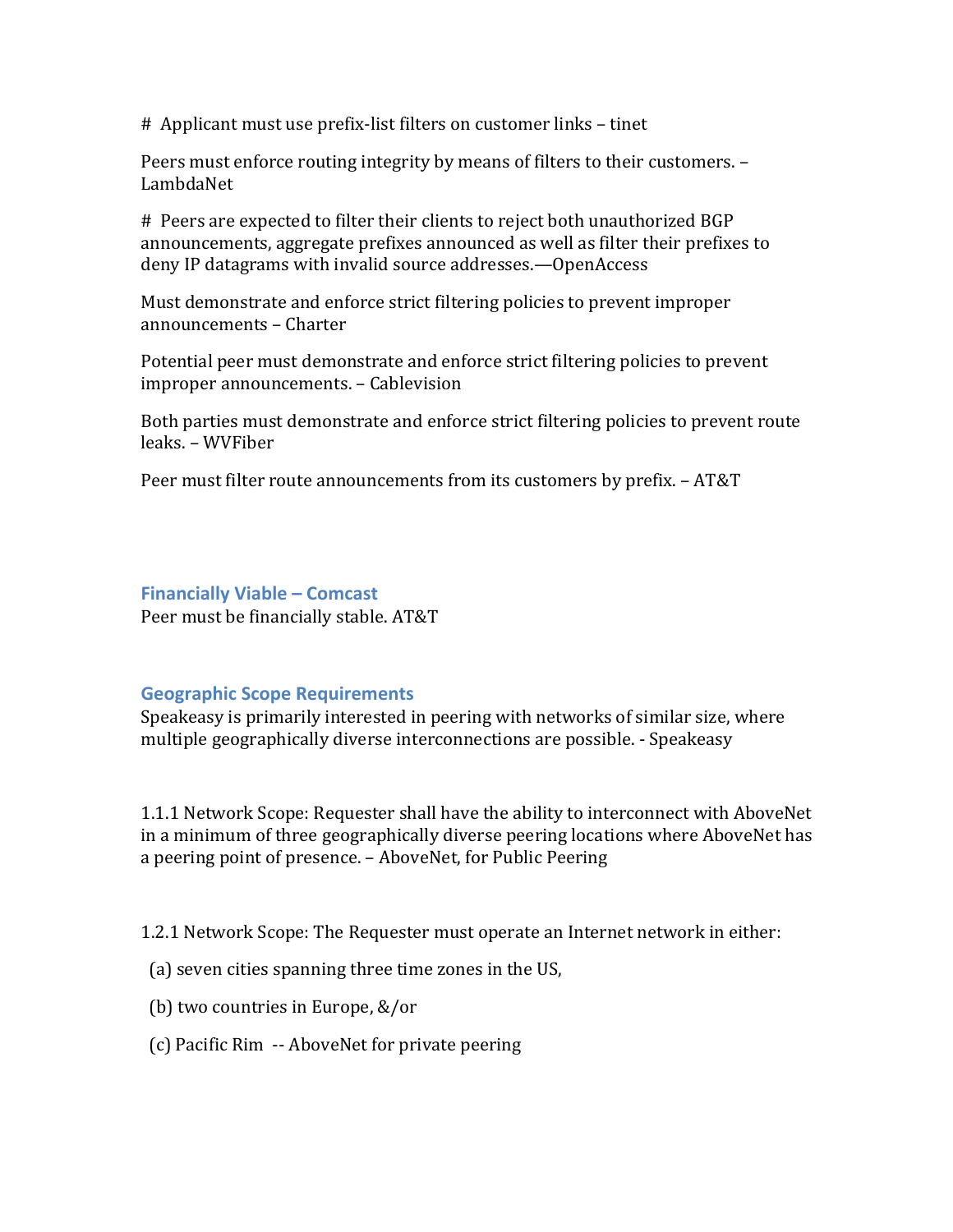Geographic Scope. The Requester shall operate facilities capable of terminating IP customer leased line connections onto a device in at least 50% of the geographic region in which the Verizon Business Internet Network with which it desires to interconnect operates such facilities. This currently equates to 25 states in the United States, 9 countries in Europe, or 3 countries in the Asia-Pacific region. The Requester also must have a geographically-dispersed network. In the United States, at a minimum, the Requester must have a backbone node in each of the following eight geographic regions: Northeast; Mid-Atlantic; Southeast; North Central; South Central; Northwest; Mid-Pacific; and Southwest. - Verizon

If Peer's network scope spans a continent and/or multiple continents, then Peer must consider peering at all exchange points that make sense unless otherwise mutually agreed. – Highwinds

Scope of IP Network: Interconnection Candidate will have a national network with IP traffic termination ("IP Pops") in a minimum of 10 major Metropolitan Statistical Areas located in at least three U.S. time zones, which will include the Eastern, Pacific, and Central time zones. - Qwest

In addition a peer of AS7018 must interconnect in two mutual non-US peering locations on distinct continents where peer has a non-trivial backbone network. These non-US peerings will be with AT&T's regional AS only.

#### **Hot Potato Routing/Best Exit/Shortest Path and MEDs**

2.4 Hot-potato routing is implied (i.e. we will not send or honor MEDs).—AboveNet

Each Internet Network shall implement "shortest exit routing" and advertise routes consistent with that policy, unless both Internet Networks mutually agree otherwise based on special circumstances. - Verizon

Each Internet Network will implement "hot potato" or "closest-exit routing". - ATDN

All peers will be configured for closest-exit routing unless otherwise expressly agreed. -- RCN

Each Internet Network will implement closest-exit routing, if not otherwise agreed. – LambdaNet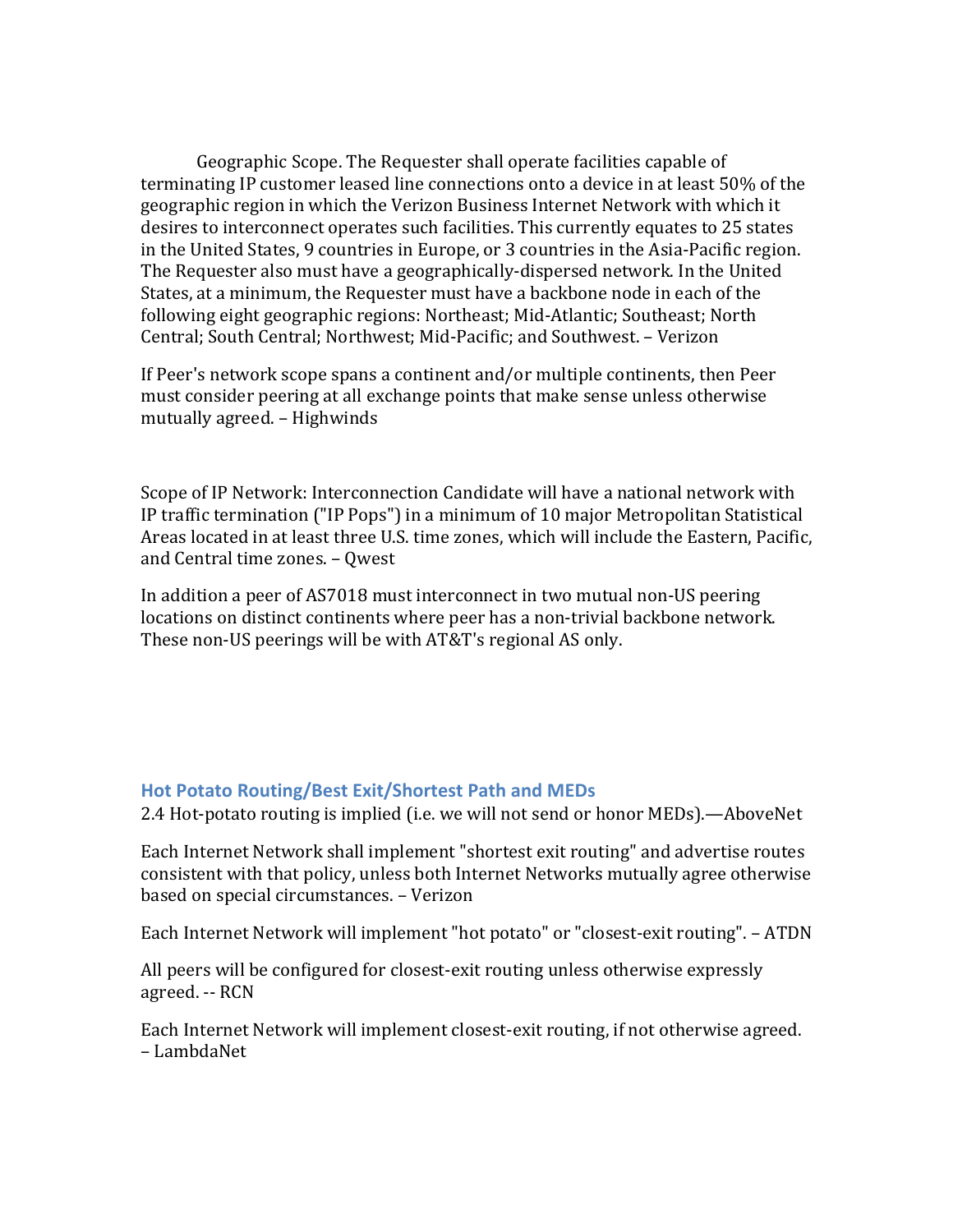Each Internet Network shall implement "shortest exit/hot potato routing" and advertise routes consistent with that policy, unless both Internet Networks mutually agree otherwise based on special circumstances. - Highwinds

# Implement "hot potato" or "closest-exit routing." – Highwinds

Must advertise/implement routes consistent with "shortest exit routing", unless agreed to in writing – Charter

Existing peers whose in: out ratio rises above  $2.00:1$  will be expected to work with AT&T to implement best-exit routing or to take other suitable actions to balance transport costs. – AT&T

### **IPv6**

Hurricane Electric sets up IPv6 peering (along with IPv4 peering) with all networks that run both protocols. - Hurricane Electric

The criteria involving traffic measurement below applies to IPv4 and IPv6 and must be met by the Applicant for three consecutive months. – Comcast

# **MD5**

2.5 MD5 passwords are required for all BGP sessions. – AboveNet

All BGP sessions will be configured with an MD5 password of at least 15 characters length. – BBC

# WBS Connect requires an MD5 password for each BGP session. – wbsconnect

Must use BGP version 4 with BGP authentication keys - Charter

#### **MEDs**

tw telecom removes MED information by default. Requests for tw telecom to accept MEDs must be sent to peering@twtelecom.net for review. – TW Telecom

Potential peer must honor metrics attached to routing announcements. -CableVision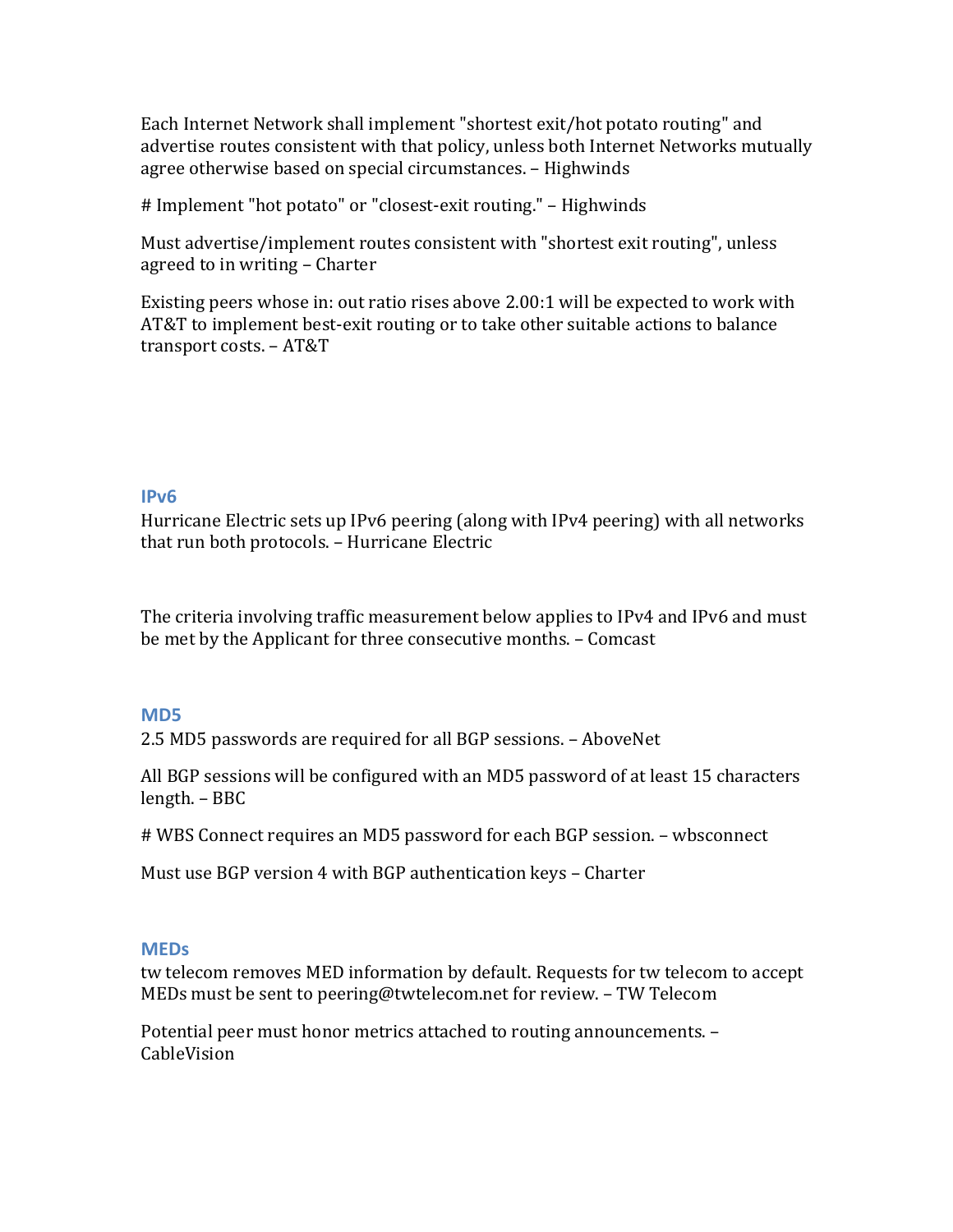#### **Minimum Interconnect Capacity**

1.2.3 Minimum Interconnect: Requester shall have the ability to interconnect with AboveNet in a minimum of two geographically diverse peering locations where AboveNet has a peering point of presence. The peering Candidate must have the ability to interconnect directly at a minimum GigE (1000 Mbps) or greater capacity levels at each point of interconnection with a minimum utilization of 25%. -AboveNet, for Private Peering

Each Internet Network must establish and maintain traffic exchange links of a sufficient robustness, aggregate capacity, and geographic dispersion to facilitate mutually acceptable performance across the interconnect links. - Verizon

Each interconnection shall have no less than 1 Gbps of capacity. – InterNAP

Private Interconnects shall be done on one of the following interface types: GbE, 10GbE, STM-4, STM-16. - LambdaNet

Interconnection bandwidth for private peers must be at least 1 Gbps at each US interconnection point. – AT&T

# **Minimum # of Customer Routes and ASes**

1.1.3 Minimum # of routes: Peering Candidate must carry minimum of 250 unique routes in Interconnect routers, and announce consistent routes using BGP4 at all peering locations. – AboveNet Public Peering

Transit Autonomous Systems. The Requestor shall provide transit services to a minimum number of Internet Networks (Autonomous Systems) as follows: 1500 unique transit networks for interconnection with Verizon Business-US; 100 unique transit networks for interconnection with Verizon Business-Europe; and 10 unique transit networks for interconnection with Verizon Business-ASPAC. - Verizon

Transit Autonomous Systems: Interconnection Candidate will provide transit services to at least 500 unique IP Networks/Autonomous Systems. – Owest

# **Monitor and upgrade Interconnect**

2.7. Each Network shall monitor the usage of all interconnection links. If the utilization of any single link should exceed 90% for a period of at least one hour for three consecutive days, the Networks shall work together to increase capacity or to reroute traffic in order to reduce utilization. - AboveNet

Both parties shall work quickly and diligently to establish additional capacity to accommodate traffic growth. - nLayer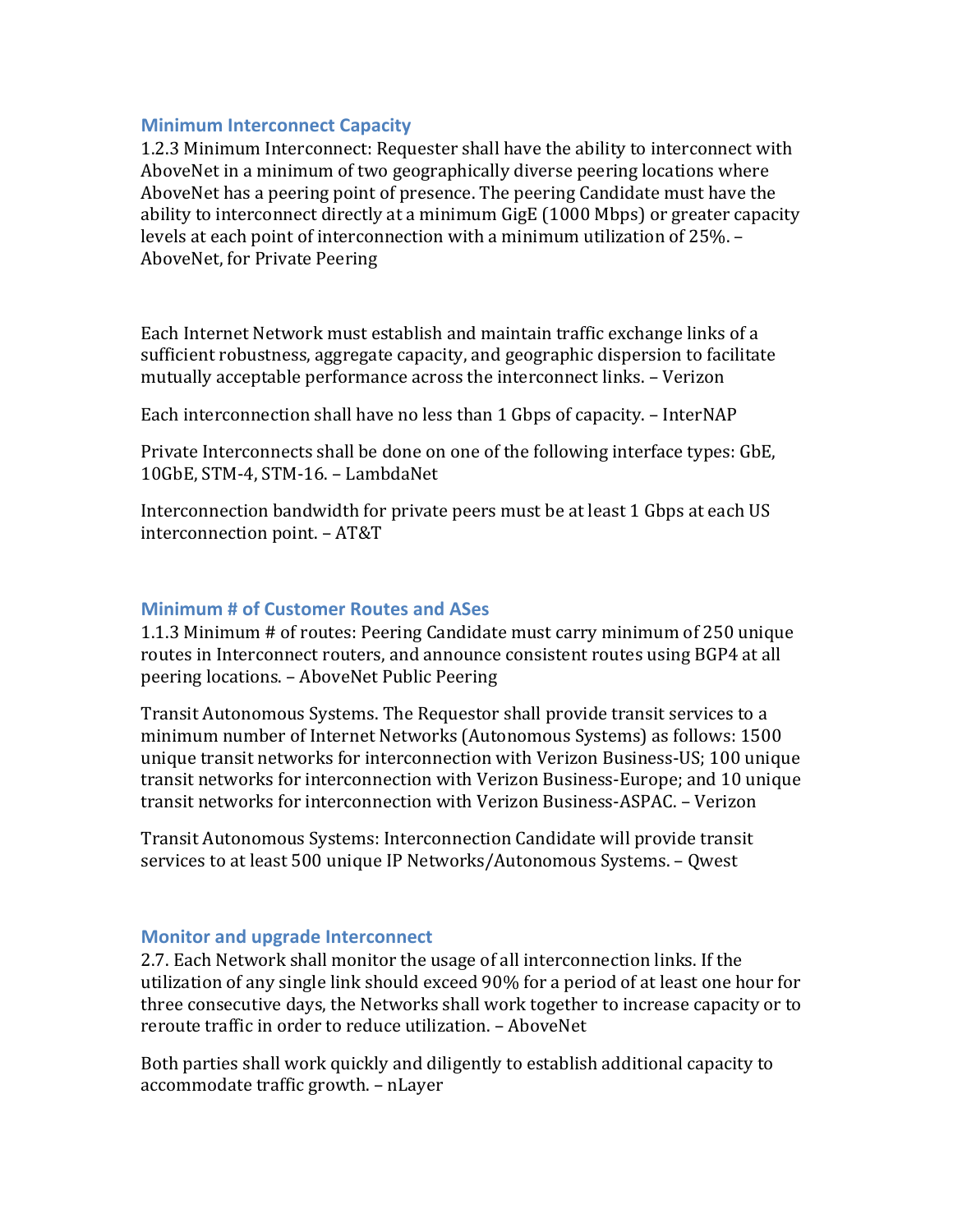Applicant must agree to participate in joint capacity reviews at pre-set intervals and work towards timely augments as identified. - Comcast

Must be willing to upgrade interconnection capacity within 90 days when peak usage, for a time period greater than 10 business days, has surpassed 70% of a circuit's port capacity as well as participate in joint capacity reviews at pre-set intervals – Charter

Potential peer must be willing to upgrade interconnection capacity within 90 days when peak usage has consistently, for a time period greater than 10 business days, surpassed 60% of any provisioned circuit's usable capacity. -Cablevision

Existing peers of AS7018 and AS7132 will have their peering status reviewed periodically to ensure joint capacity planning and to ensure that all criteria continue to be met. AT&T

### **NDA Required**

The two Internet Networks must enter into a Mutual Non-Disclosure Agreement and an Interconnection Agreement. – Verizon

The applicant must execute an AOL Non-Disclosure Agreement (NDA). – ATDN

Potential peers must be willing to enter into agreements with RCN, though no execution of agreements is presently required for public peering. Private peering with RCN requires the execution of a Bilateral Peering Agreement (BLPA). The transmission of a BLPA requires a non-disclosure agreement (NDA) be in place between the respective parties. All discussions regarding private peering are under NDA. -- RCN

Willingness to enter into a Bilateral Interconnection Agreement and Non-Disclosure Agreement with Cox Communications. – Cox

Applicant should be willing to enter into an NDA before formal discussions begin. – Comcast

Upon request Peer shall execute a LambdaNet Non-Disclosure Agreement (NDA). -LambdaNet

# Enter into a standard peering agreement and mutual non-disclosure agreement with New Edge Networks as requested. -- NewEdge

Must enter into a NDA & Bilateral Interconnection Agreement and assume financial and provisioning responsibility for cross connects on an alternating/bilateral basis  $-$ Charter

Potential peer must be willing to enter into a Non-Disclosure Agreement. – **Cablevision**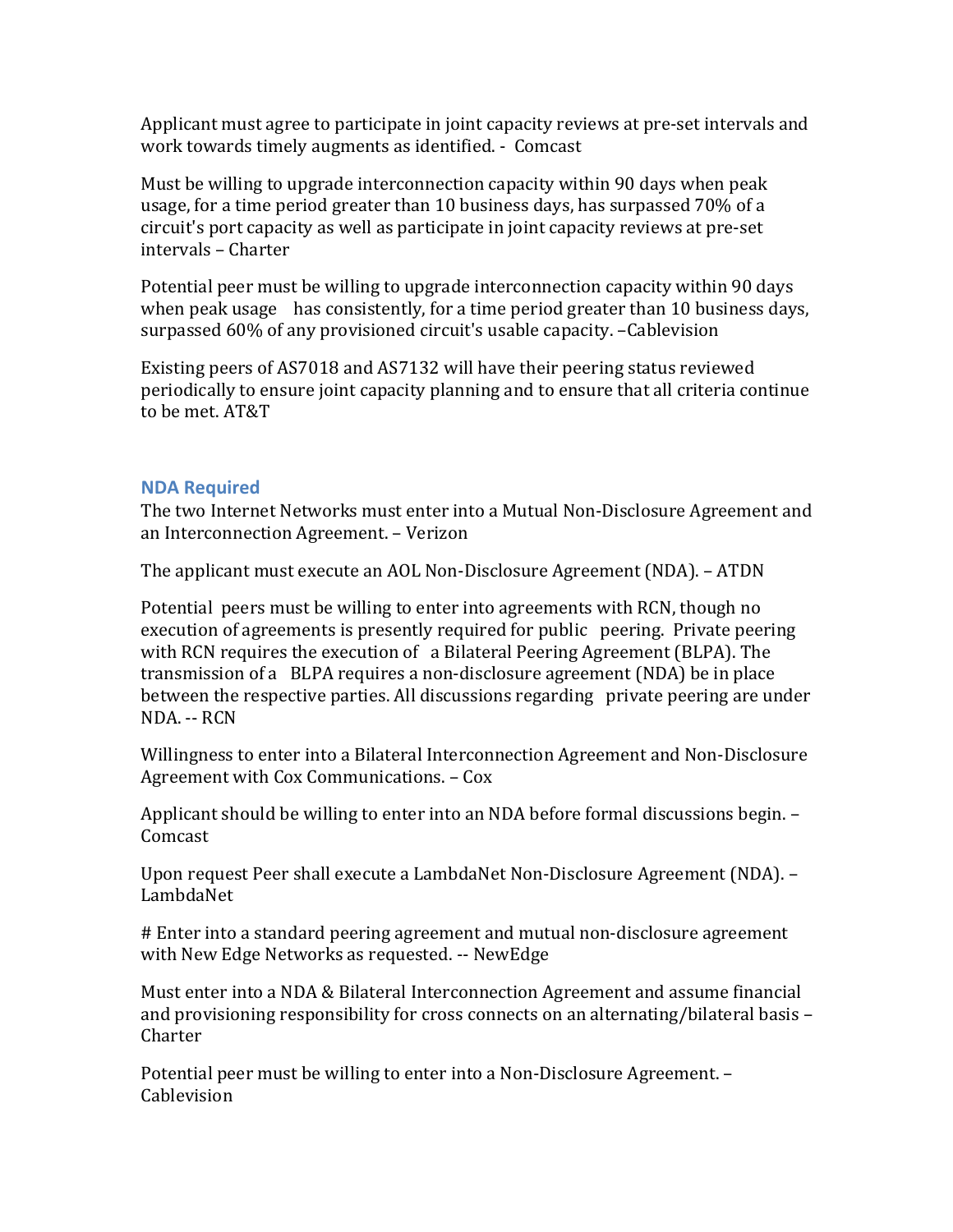### **No Pointing Default**

Peers must not utilize any form of gateway of last resort or default route that is directed at Speakeasy. – SpeakEasy

Only send us traffic that destined for the prefixes we announce to you. Do not point default at us or use static routes to send us traffic that does not match the routes we announce to you. – Hurricane Electric

2.6. Neither Network shall point default into or transit the other Network where that network has not advertised a route for the destination in question. - AboveNet

Each Internet Network must set next hop to be itself, the advertising router of the network. Each Internet Network will propagate such routes to its transit customers with its own router as next hop. - Verizon

Each Internet Network will restrict its advertisements to non-transit routes originating within the geographic region for which peering is established and will not propagate the received route announcements outside such region.  $-$  Verizon – note, more like keeping announcements in region

No route of last resort will be (default route) directed at ATDN. - ATDN

Both parties shall announce only their own routes and the routes of their transit customers to the other party. No other routes are permitted, and may be filtered if detected. – InterNap

Neither party shall abuse the peering relationship in any way. Neither party shall establish a static route, a route of last resort, or otherwise send traffic to the other party for a route not announced via BGP. Neither party shall alter, sell, or give nexthops to a third party. Neither party shall use the other party's network for transit, or engage in any other routing manipulation that causes the other party's network to provide transit to peers. This would include, but is not limited to, establishing a tunnel between two different peering interconnection points, or announcing to the other the more specific routes of prefixes learned via a third party mutual transit customer. – InterNap

Neither party shall point default "route of last resort"; add a static route; or otherwise send traffic to the other party for a route not advertised via BGP. - NAC

tw telecom Peers must not abuse the peering relationship. For example, pointing a default, resetting next hop, selling or giving next hop to others, improper filtering, and leaking routes originating outside the peer's network. – TW Telecom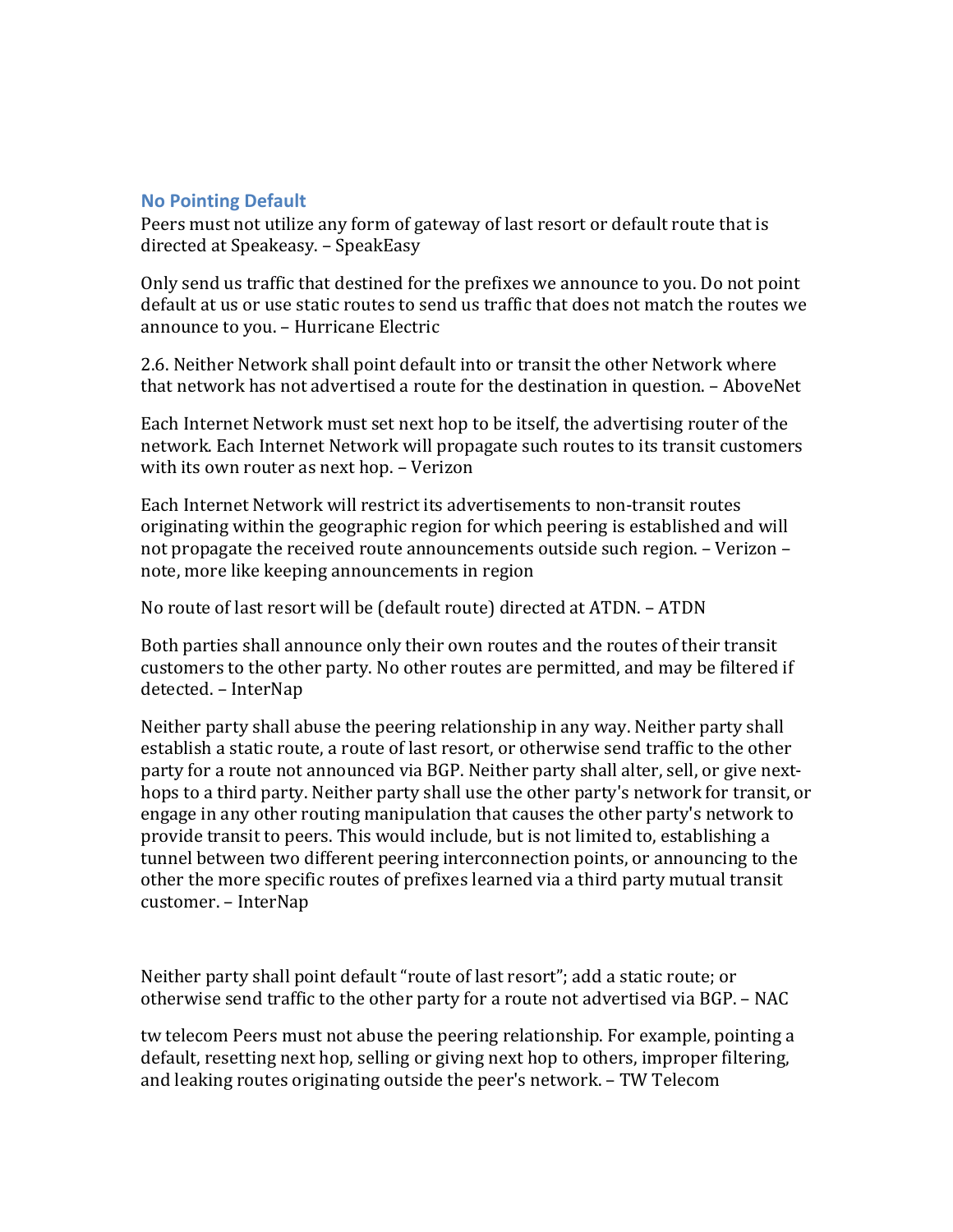Neither party shall establish a static route, a route of last resort, or otherwise send traffic to the other party for a route not announced via BGP. - nLayer

All peers must not abuse the peering relationship by doing any of the following non-exhaustive list:

- pointing default
- resetting next hop
- selling, bartering, trading or giving either routes or next

hop to third parties (non-customers)

- leaking routes to third parties (non-customers)
- sending inconsistent prefixes (in number, origin, or other

attributes) without prior agreement -RCN

Both parties shall refrain from using one another as a route of last resort, or otherwise sending traffic to the other party for a route not announced via BGP. wbsconnect

Neither party shall abuse the SFI network peering relationship by engaging in activities such as, but not limited to: pointing a default route at the other or otherwise forwarding traffic for destinations not explicitly advertised, resetting next-hop, selling or giving next-hop to others. – Comcast

# No route of last resort (default route) will be directed at LambdaNet. - LambdaNet

# Peers must not utilize any form of gateway of last resort or default route that is directed at OpenAccess. - OpenAccess

# Not direct a route of last resort (default route) at New Edge Networks. - NewEdge

Must not implement a "gateway of last resort" or default route directed at AS20115 – Charter

Interconnection Candidate must not establish a route of last resort (i.e., default route) directed toward Qwest. - Qwest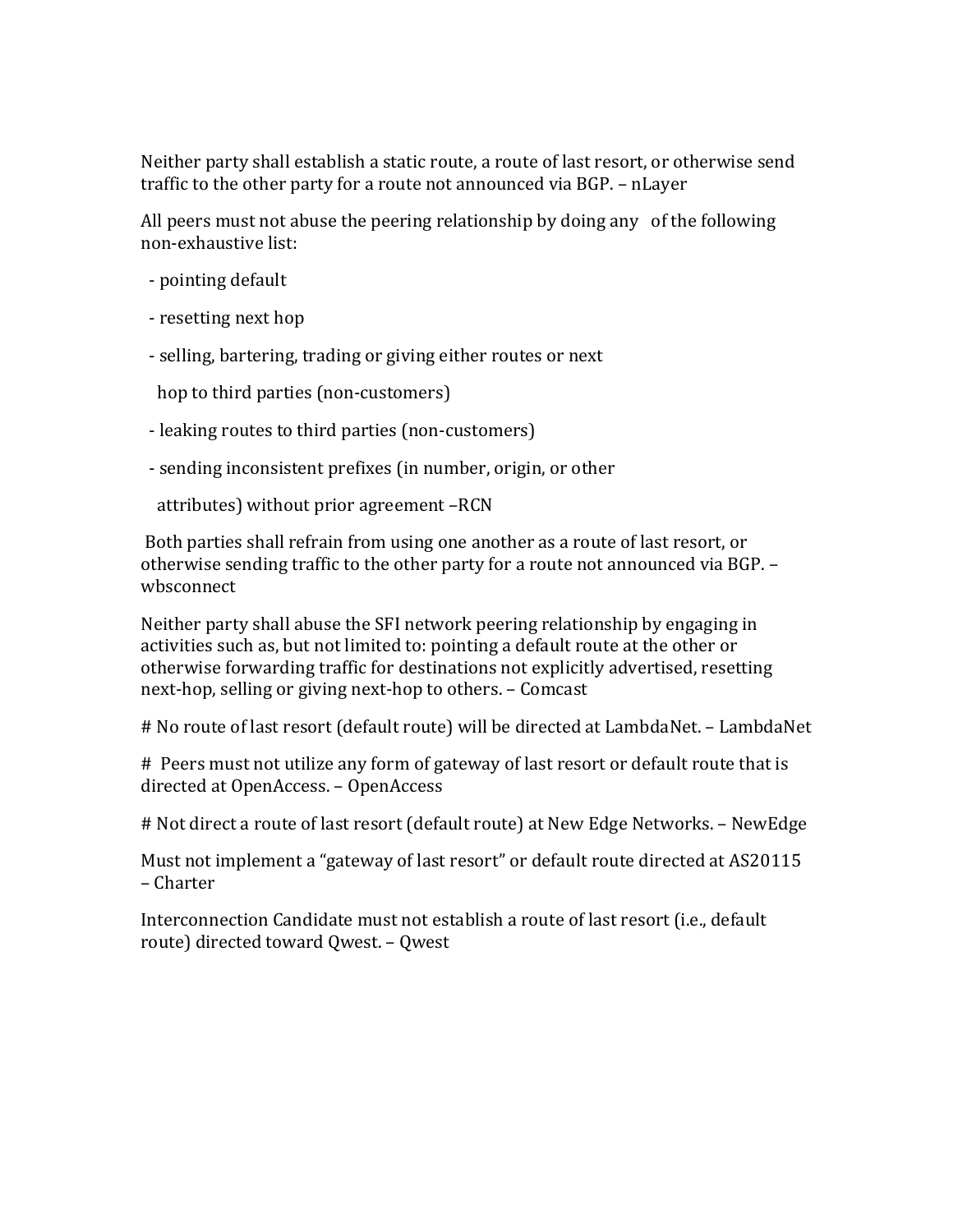### **No selling or giving away next Hop**

Neither party shall modify, sell, or provide the next-hop to a third party.  $-$  NAC

The Peer shall announce only its own customer routes to tw telecom. - TW Telecom

tw telecom Peers must not abuse the peering relationship. For example, pointing a default, resetting next hop, selling or giving next hop to others, improper filtering, and leaking routes originating outside the peer's network. – TW Telecom

Both parties shall announce only their own routes and the routes of their transit customers to the other party. No other routes are permitted, and may be filtered if detected. – nLayer

Neither party shall alter, sell, or give next-hops to a third party. These activities are considered theft of service, and will be prosecuted to the fullest extent of the law. nLayer

Neither party shall announce to the other the more specific routes of prefixes learned via a third party transit customer. - nLayer

# Both parties shall announce only their own routes and the those of their transit customers to one another. Route leaking is prohibited, and will be filtered if detected. – wbsconnect

No transit or third party routes are to be announced; all routes exchanged must be Applicant's and Applicant's customers' routes. – Comcast

Applicant shall not be permitted to offer or sell any IP transit services providing only AS7922. – Comcast

# Applicant must use the peering connection for all Traffic destined towards the TISCALI network – tinet

Applicant must not sell or give next-hop to any 3rd party (i.e. peer must not readvertise Tinet routes to any peer) – tinet

Neither party shall modify, sell or provide the next-hop to a third party. -OpenAccess

Each Internet Network will restrict its advertisements to non-transit routes originating within the geographic region for which peering is established and will not propagate the received route announcements outside such region.  $-$  Note  $$ more about keeping routes within region

1.12. Each Internet Network must set next-hop to be itself, the advertising router of the network. Each Internet Network will propagate such routes to its transit customers with its own router as next-hop. - Highwinds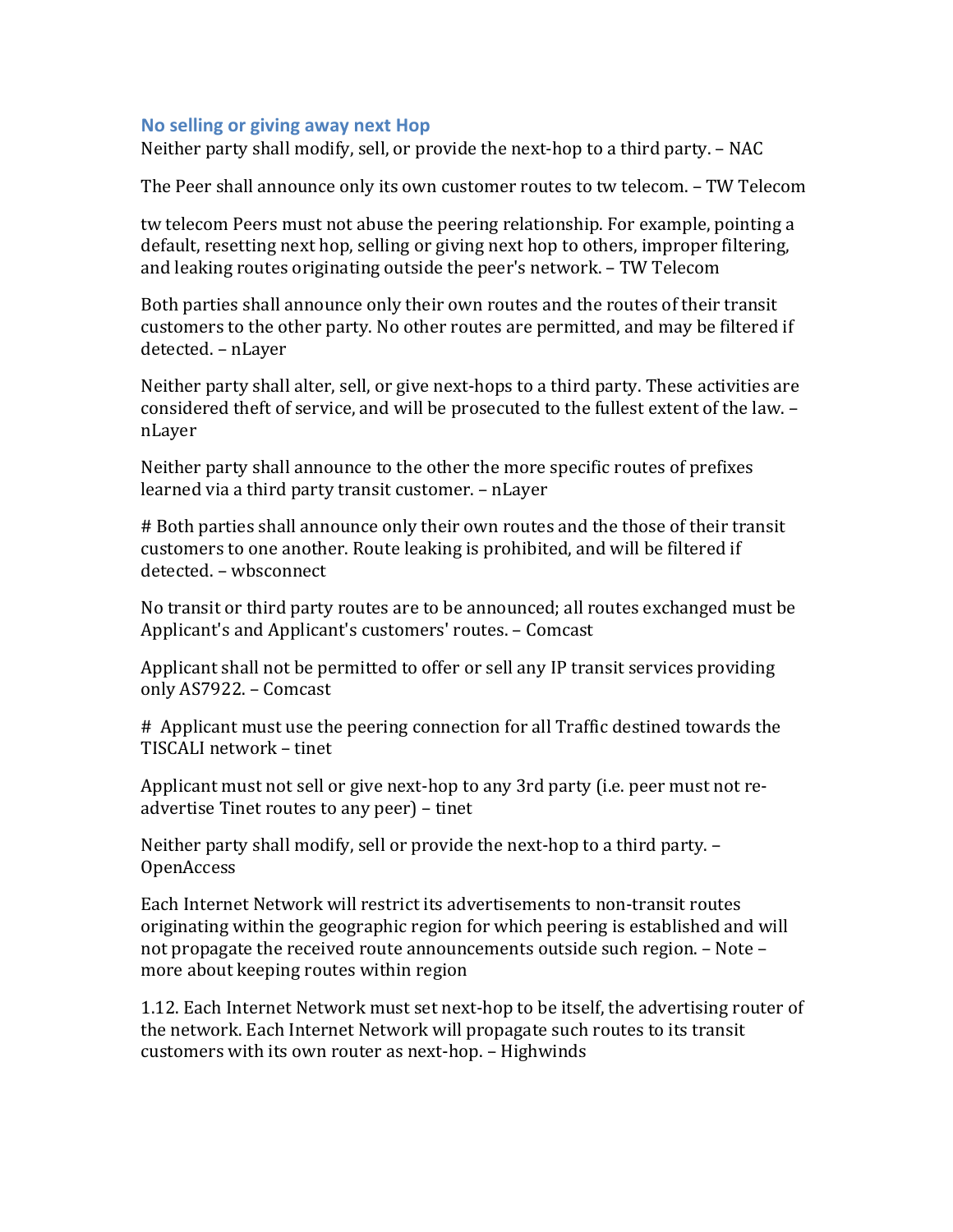Must advertise routes, including customer routes, but eliminate all transit or third party routes – Charter

Must not abuse the peering relationship by doing any of the following:

a. Resetting next hop

b. Reselling, bartering, trading or giving either routes or next hop to third parties (non-customers)

c. Leaking routes to third parties (non-customers)

d. Sending inconsistent prefixes (in number, origin, or other attributes) unless agreed to in writing – Charter

Must agree not to offer or sell any IP transit service providing only  $AS20115 -$ Charter

The Interconnection Candidate may not advertise third party routes that allow direct traffic exchange (in either direction) between Owest and customers of the Interconnection Candidate. – Qwest

Both parties shall announce only their own routes and the routes of their transit customers to the other party. No other routes are permitted, and may be filtered if detected. – WVFiber

Neither party shall establish a static route, a route of last resort, or otherwise send traffic to the other party for a route not announced via BGP. Neither party shall alter, sell, or give next-hop to a third party. These activities are considered theft of service, and will be prosecuted to the fullest extent of the law. - WVFiber

Neither party shall announce to the other a more specific route of a prefix heard from a third party transit customer. - WVFiber

No transit or third party routes are to be announced; all routes exchanged must be peer's and peer's customers' routes. - AT&T

Neither party shall abuse the peering relationship by engaging in activities such as but not limited to: pointing a default route at the other or otherwise forwarding traffic for destinations not explicitly advertised, resetting next-hop, selling or giving next-hop to others. - AT&T

# **Notification/Interaction Requirements**

2.8. Each Network shall be responsible for communicating with its customers with respect to its Internet Network and the services, including Internet connectivity, each provides to its respective customers. - AboveNet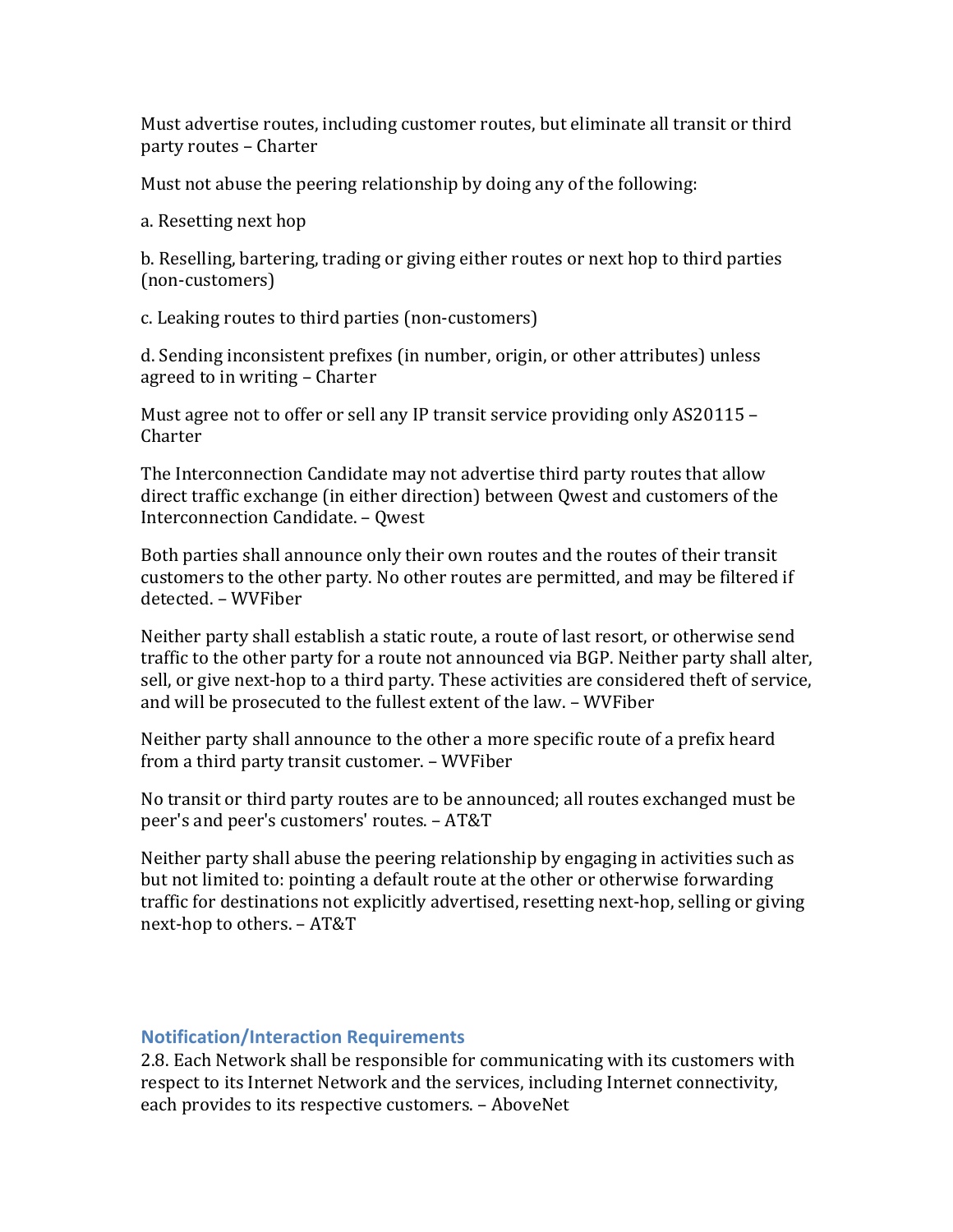2.9 Interconnection Candidate must provide 48 hours notice to AboveNet NOC for scheduled maintenance. Said maintenance windows to be between 02:00hrs and 05:00hrs of local time. -- AboveNet

2.10 Joint quarterly capacity planning reviews for interconnection augmentation to accommodate traffic growth and minimize the possibility of latency or packet loss between both networks. - AboveNet

2.11 Peers who are unable to maintain the minimums listed in sections  $1 \& 2$  will be given 30 days written notice to remedy the situation. - AboveNet

The applicant must provide AOL with a readable hard or soft copy network map. This map must show network topology details and active IP capacity between backbone nodes. – ATDN

Both parties shall make every reasonable effort to provide advance notice of any planned maintenance, and immediate notice of any unplanned outages, affecting any interconnection. – InterNAP

A good faith effort should be made to facilitate communication regarding network maintenance that will affect traffic exchange. - NAC

All peers are expected

to communicate contact updates in a timely manner. All peers are expected to proactively send updates regarding maintenance activities, outages, and other significant activities. All peers will be notified likewise by RCN. - RCN

# Both parties shall provide advance notice of any planned maintenance, and immediate notice of any unplanned outages, affecting any interconnection. wbsconnect

Upon request Peer shall provide LambdaNet with a readable hard or soft copy network map. This map shall show network topology details and active IP capacity between backbone nodes. – LambdaNet

Any outage or impairment to peering session which is identified by the remote network operator is to be reported to the HWNG NOC as soon as it is identified. -Highwinds

A good faith effort should be made to communicate information regarding network maintenance that will affect traffic exchange. - OpenAccess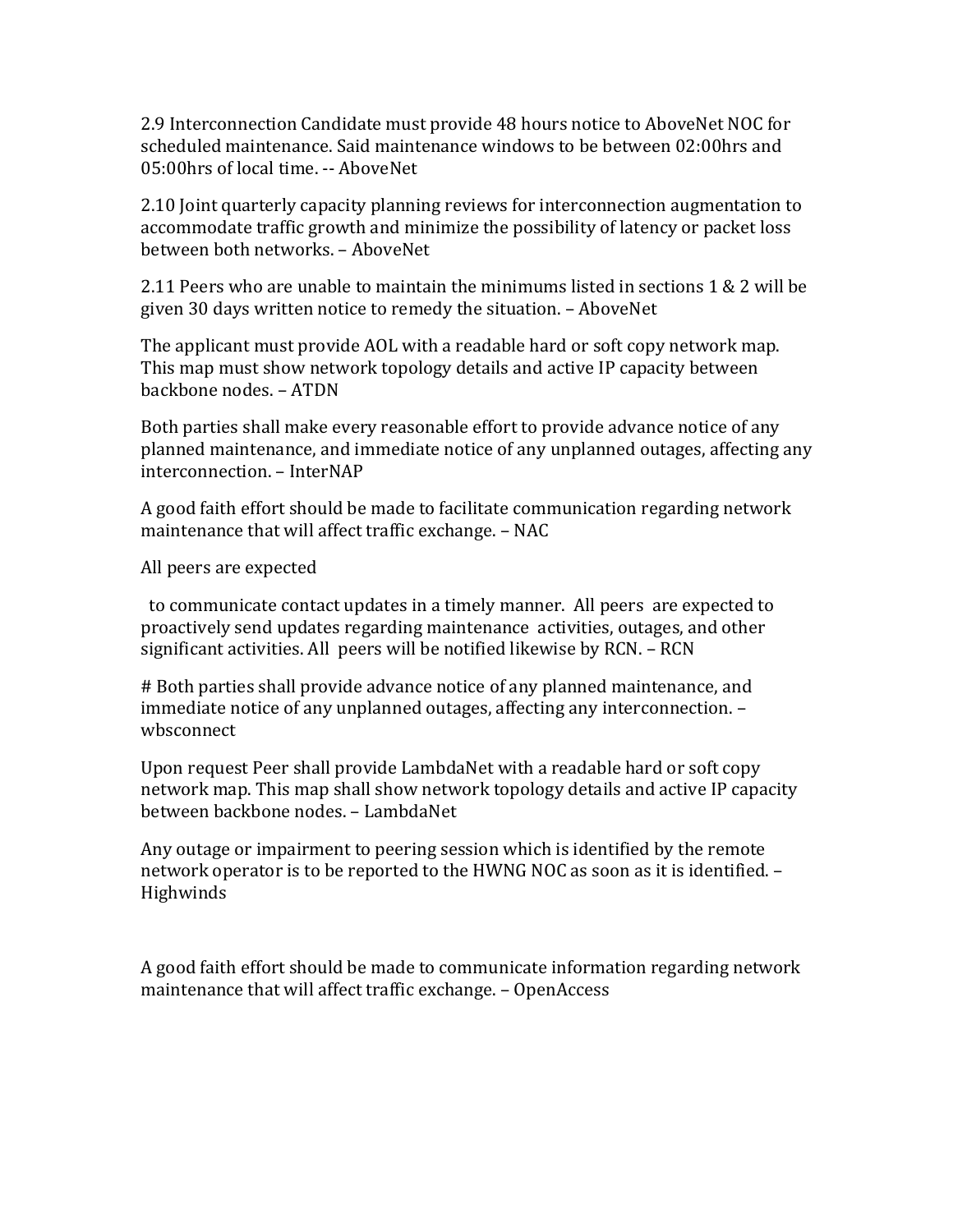Must register routes or send advance notice of dramatic changes in announcements – Charter

Potential peer must notify Cablevision in advance of any peering or technical contact changes. – CableVision

Potential peer must be willing to supply network information upon request. – **Cablevision** 

Interconnection Candidate must provide 48 hours notice to Owest NOC for scheduled maintenance. - Qwest

Interconnection Candidate must provide trouble reporting and escalation procedures to Qwest. Qwest must have the ability to open tickets with Interconnection Candidate. – Qwest

Both parties should make a good faith effort to facilitate communication regarding network maintenance that will affect traffic exchange. - WVFiber

### **Paid Peering Available**

If these requirements are not met, then a Paid-Peering arrangement can be made. -Cox

Networks that do not meet the requirements of the settlement-free interconnection policy, but remain interested in Comcast dedicated internet access services may also address their requests to peering@comcast.com. In this case the subject line of the e-mail should indicate a need for sales assistance. The body of the message should include as many details as possible, such as location and telephone number, to expedite the redirect for assistance. - Comcast

Applicants not matching this policy may apply for a Paid Peering. – tinet

Networks that do not meet the requirements of the applicable peering policy but that are interested in AT&T dedicated internet access services may also address their requests to peering@att.com. In this case the subject line of the e-mail should indicate a need for sales assistance. The body of the message should include as many details as possible, such as location and telephone number, to expedite the redirect for assistance.

# **Peering Agreement May Change**

This policy may be updated from time to time, and Internap reserves the right to modify, replace, or nullify this policy at any time. – InterNap

Net Access Corporation reserves the right to modify, replace, or nullify this document at any time. - NAC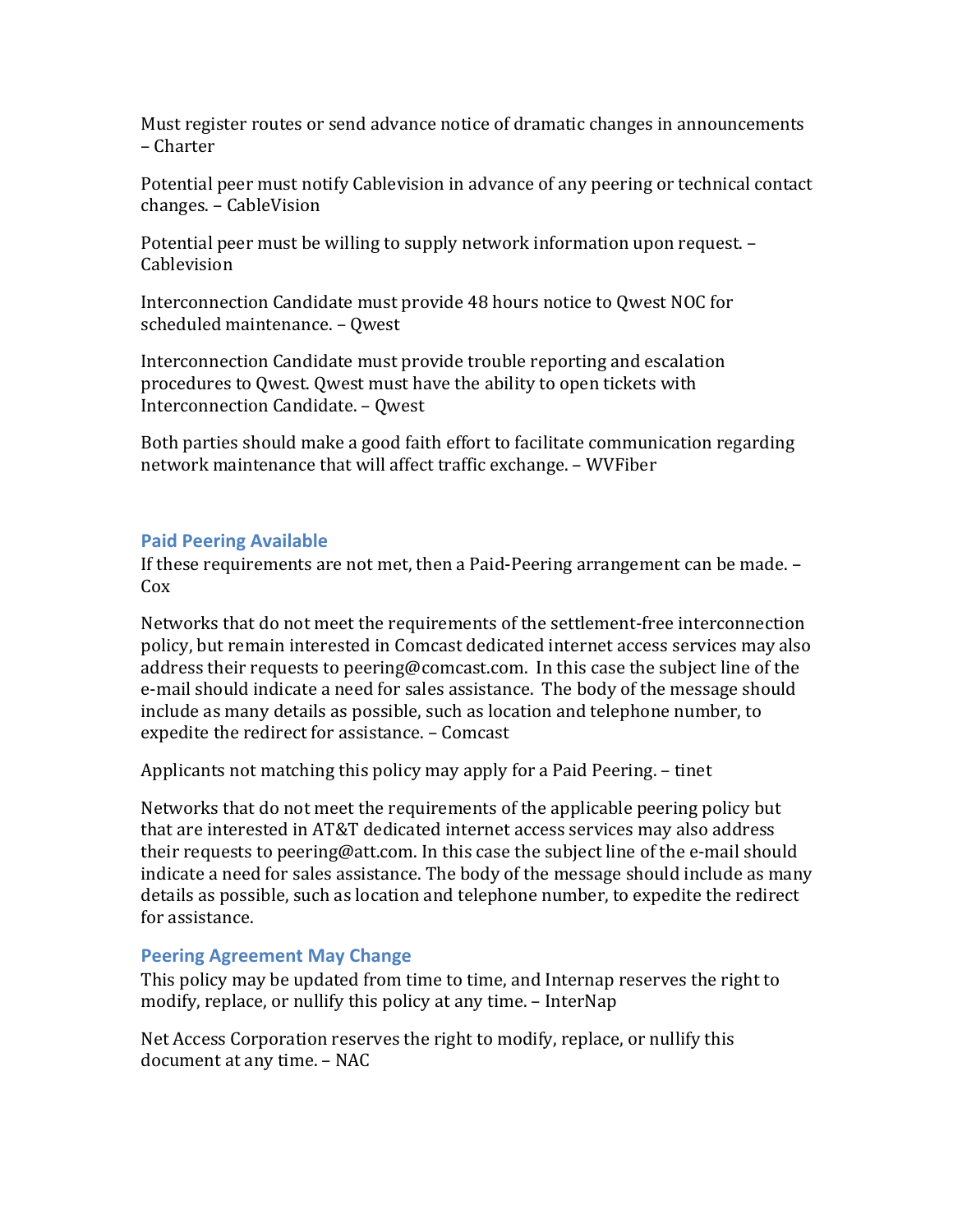This policy may be updated from time to time, as market and traffic conditions affecting network interconnections change. nLayer reserves the right to modify this policy at any time. – nLayer

RCN reserves the right to change this peering policy without notice. -- RCN

# WBS Connect reserves the right to modify this policy at any time, for any reason. – wbsconnect

Comcast may modify this SFI policy at any time. -- Comcast

HWNG will continue to monitor the development of the Internet and traffic conditions and make appropriate changes in this Policy as the Internet continues to evolve. HWNG reserves the right to modify this Policy at any time. - Highwinds

Charter Communications reserves the right to change this peering policy without notice. – Charter

Qwest maintains the right to change this policy at any time without written notification. It is the responsibility of Interconnection Candidate to maintain compliance with the policy. The policy is located at www.Qwest.com/legal. -- Qwest

This policy may be updated from time to time, as market and traffic conditions affecting network interconnections change. We reserve the right to modify, replace, or nullify this document at any time. -- WVFiber

Periodic review of the policies contained here will be conducted to ensure that the criteria and eligibility requirements are consistent with AT&T's business needs. AT&T may modify this settlement-free peering policy at any time.  $-$  AT&T

#### **Peering at all points in common**

Hurricane Electric expects you to peer at all exchange fabrics we have in common if we peer with you via public exchanges or all facilities we have in common if we peer via private interconnect with you. In other words, if are peering in the US, Asia and Europe at the same locations as Hurricane you must peer with Hurricane at all those locations. This is prevent problems for your and our US and European customers so that customer traffic does not cross the Pacific or Atlantic twice to return back to the same continent. – Hurrican Electric

tw telecom requires U.S. based ISPs to build peering sessions in as many locations as possible (California, Seattle, Chicago, Dallas, Atlanta, Ashburn, NY). - tw telecom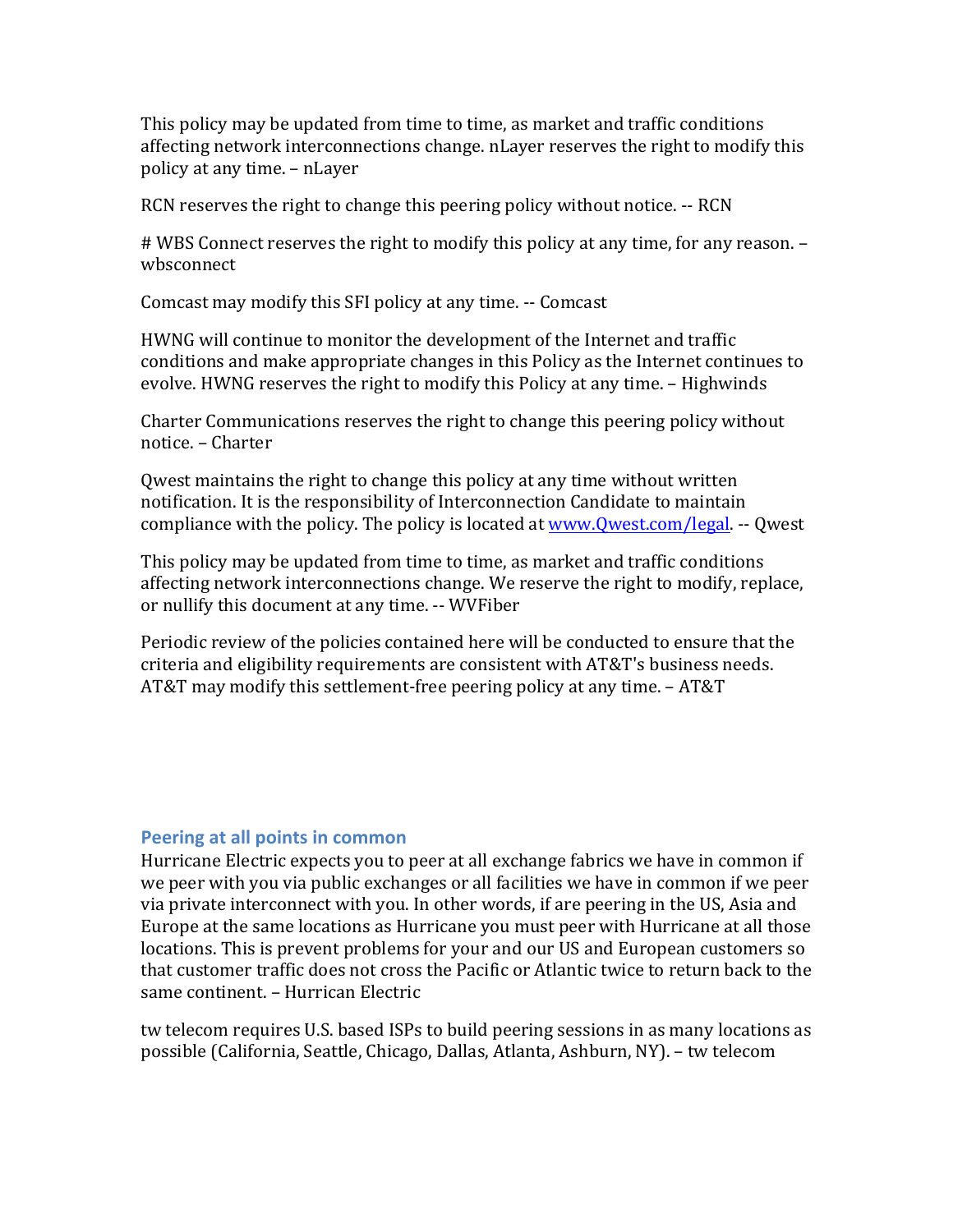To ensure optimal QoS and redundancy, peers are requested to peer with us at all common peering points. – HopOne

Applicant agrees to peer in all markets where Peer and Tinet share a presence – tinet

# **Peering Requests**

3.4. All requests for settlement-free peering must be submitted via e-mail to peering@above.net. The e-mail should include:

- \* the Requester's complete contact information (name, phone, email)
- \* the Requester's ASN
- \* a list of suggested interconnection points
- \* a traceroute showing the current path taken to www.above.net
- \* an IP address AboveNet can traceroute to for testing purposes
- -- AboveNet

All requests for settlement-free interconnection should be submitted to Verizon Business via e-mail at peering@verizonbusiness.com. An Internet Network may submit a request for interconnection once per calendar quarter. – Verizon

An applicant may submit a request for interconnection once every six months. If the applicant has participated in a traffic evaluation trial, the six month window starts after the end of the trial. - ATDN

Please send all questions/inquiries about peering to peering@atdn.net. -- ATDN

To request peering with tw telecom, please send email to peering@twtelecom.net --TW Telecom

DALnet maintains an open peering policy. To request peering, please send the request to **peering@dal.net**. -- dalnet

To apply for IPv4 or IPv6 settlement-free interconnection with Comcast an email must be sent to peering@comcast.com containing evidence of meeting all criteria listed in the policy.  $-$  Comcast

Applicants may apply for settlement-free interconnection once every  $\sin(6)$  months. – Comcast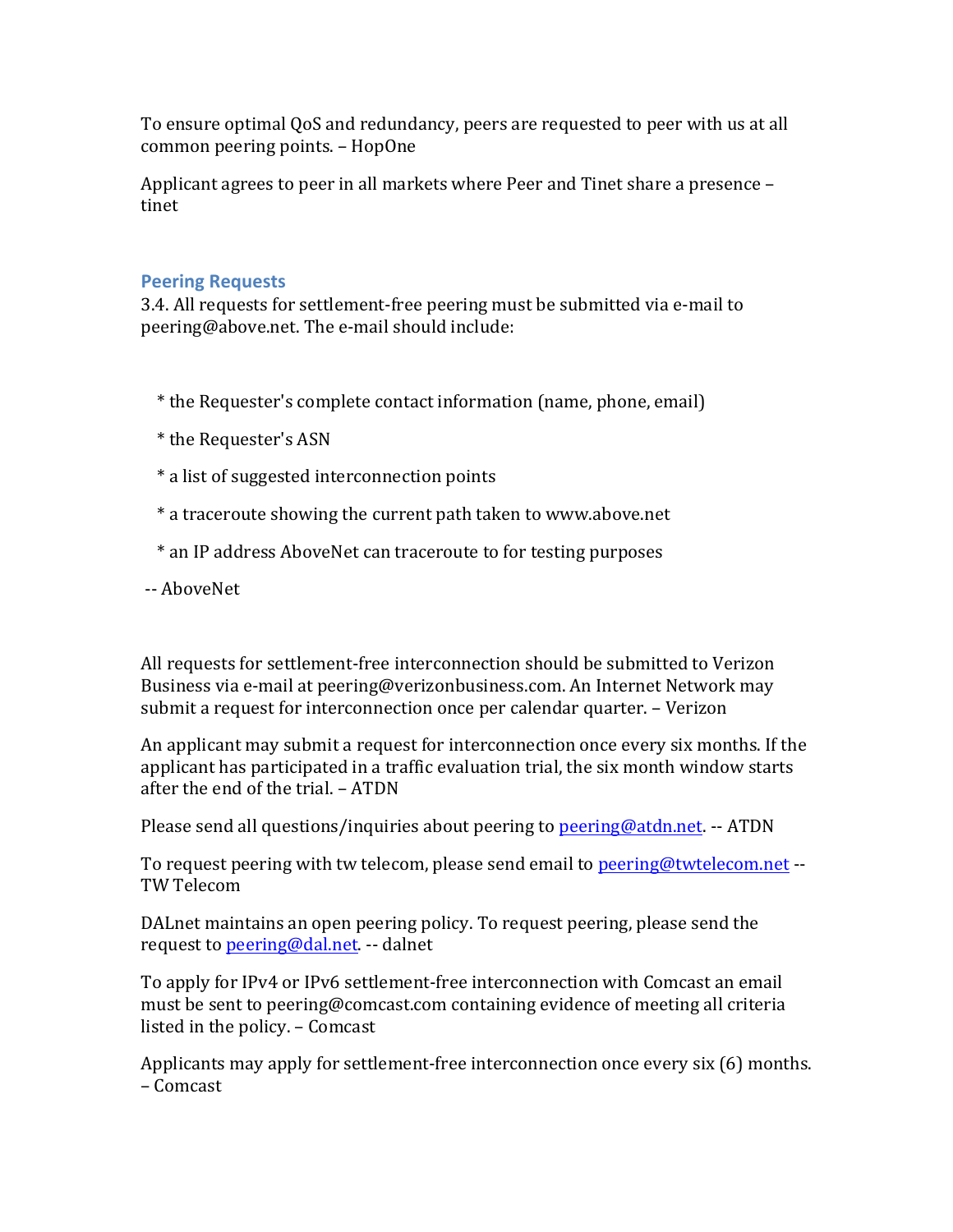All peering requests shall be sent by email to peering@tinet.net.  $-$  tinet

Peering requests shall not be sent more than once in 3 months. - tinet

# A network may submit a peering request once every three months. - LambdaNet

Please send all questions/inquiries about peering in English to:

peering@lambdanet.net -- LambdaNet

All requests for settlement-free interconnection should be submitted to HWNG via e-mail at **peering@hwng.net.** -- Highwinds

Peering Requests should be sent to: peering@newedgenetworks.com -- NewEdge

To request a Peering arrangement with Charter Communications, please send an email request including a network map, proposal of mutual points of interconnect and anticipated volumes to peering@charter.com --Charter

Send peering inquiries to peering@qwest.com. -- Qwest

Applicants may apply for settlement-free peering once every six  $(6)$  months. – WVFiber

An ISP seeking peering with any of these ASNs should submit its request in writing, providing a description of its network including such information as: 1) whether it has a single-country or regional network; 2) if regional, which countries are served; 3) in which exchange points the ISP has a presence; 4) a list of autonomous system numbers and prefixes served; and 5) a description of the type of traffic carried by the network. Applications for peering in Canada should be submitted to peering@att.com; applications for Europe, Latin America, and Asia-Pacific should be submitted to peering@attglobal.net. AT&T

Internet backbone providers wishing to initiate discussions with either AS7018 or AS7132 regarding potential establishment of new settlement-free peering in the US should contact peering@att.com with their requests, including evidence of meeting all criteria listed in the US policy below. The criteria involving traffic measurements must be met by a prospective peer for three consecutive months. Potential peers will be contacted within a reasonable timeframe to discuss their requests. --AT&T

To apply for IPv4 or IPv6 settlement-free interconnection with Comcast an email must be sent to peering@comcast.com containing evidence of meeting all criteria listed in the policy. Applicants will be responded to within a reasonable timeframe to discuss their request. - Comcast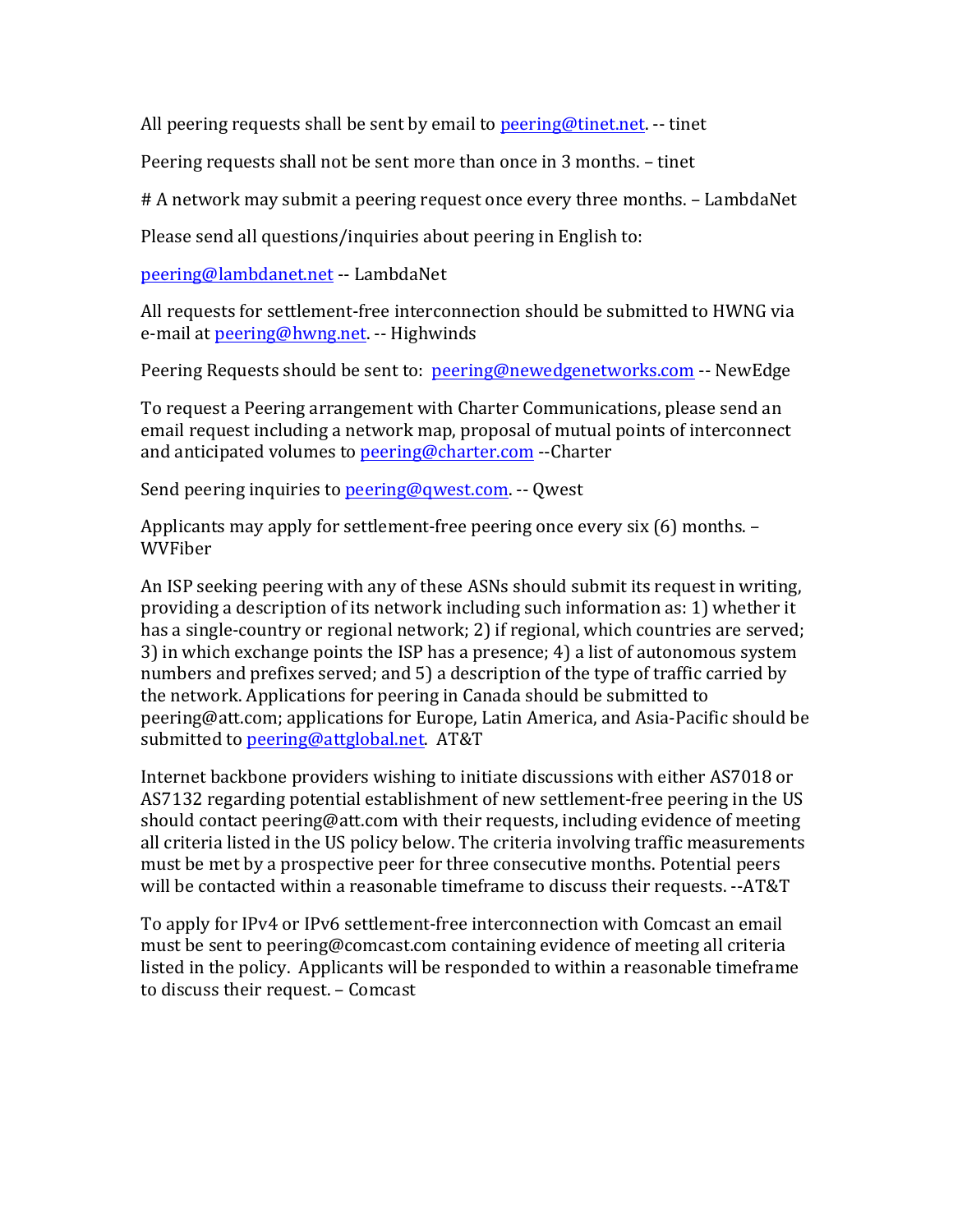### **Peering Trial**

3.3 AboveNet may require a trial peering connection spanning a minimum of one month with the perspective candidate to measure accurately the traffic ratios between the candidate and AboveNet. A successful trial does not guarantee that AboveNet will peer with this candidate.

For the purposes of Requirements 1.2 and 1.4 of the Policy, all traffic is to be measured over interconnection links. In the event that such links do not exist, the two Internet Networks may establish temporary test links for the purposes of traffic measurement. In the event that establishing such links is not feasible or desirable. traffic will be measured at peak utilization, based upon a representative sample consistent with industry practice. – Verizon

The cost of setting up temporary connections for traffic evaluation will be borne by the applicant.  $-$  ATDN

Applicant should be advised that the SFI processes will start with a 90 day trial. On successful completion of that trial, a formal interconnect agreement will be processed. This agreement will renew annually, subject to the then current SFI Policy. During the year if there is a violation of the policy, the agreement and interconnections may be terminated upon written notice to the contacts specified in the agreement. - Comcast

# LambdaNet reserves the right to set up public peerings on a test basis. -LambdaNet

Must successfully complete a 90 day trial and then enter into a formal Peering agreement – Charter

In an attempt to measure accurately the traffic ratios between Qwest and Interconnection Candidate, Owest may require a trial peering connection with Interconnection Candidate. Such a trial will only occur pursuant to a Peering Trial Agreement. Although Qwest only considers private peering initiatives, Qwest may agree to enter into a public interconnection relationship as part of the trial connection. In no case will a public peering connection continue beyond an initial trial. A successful peering trial does not guarantee that Qwest will agree to peer with Interconnection Candidate. - Qwest

#### **PeeringDB**

Hurricane Electric sets up IPv6 peering (along with IPv4 peering) with all networks that run both protocols. - Hurricane Electric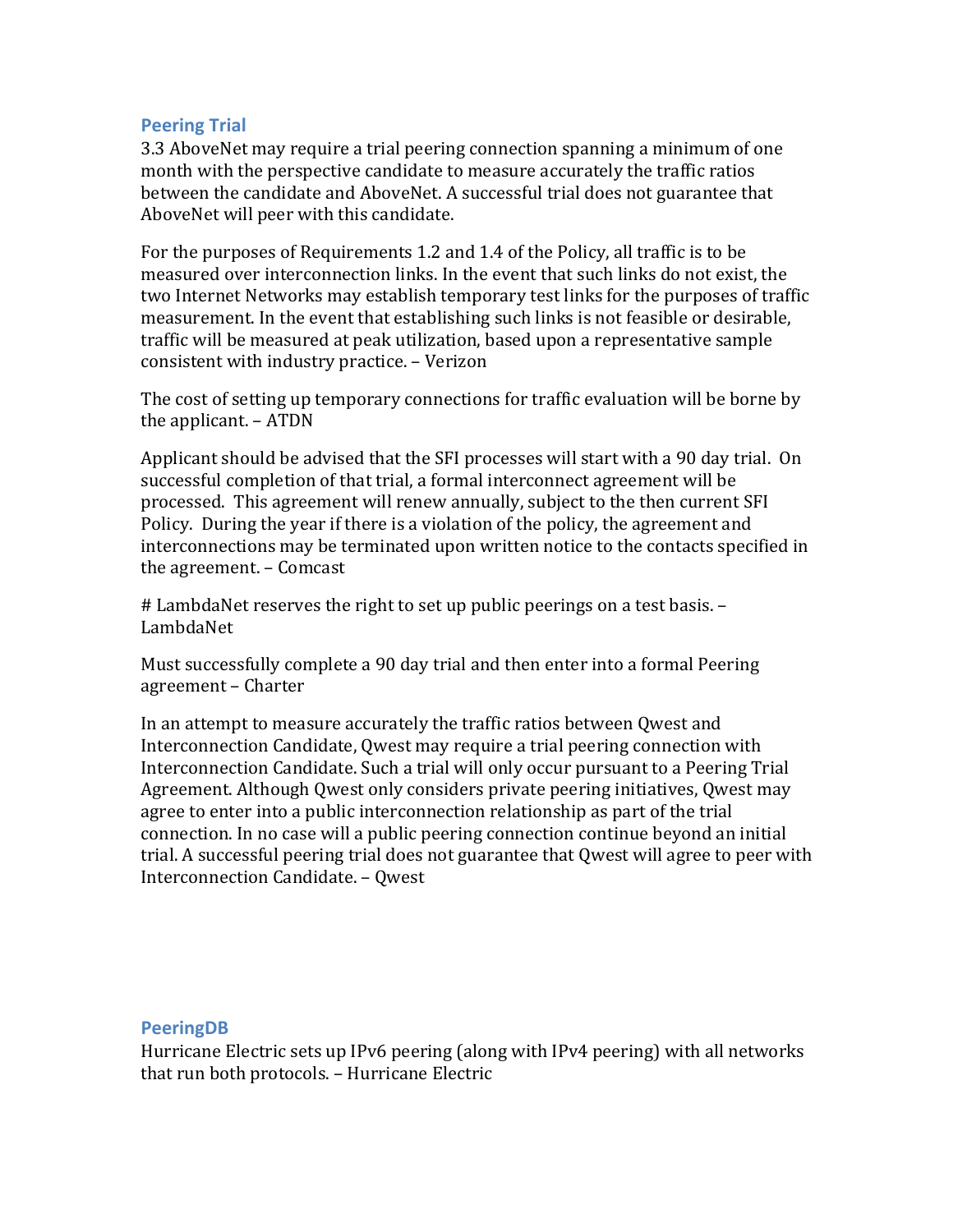Applicants must be listed and provide updated contact information (if applicable) on PeeringDB.com. – WVFiber

# **Prefix Length**

AboveNet will not permit the routes longer than a  $/24$  from its peers. – AboveNet

Routes should be aggregated as much as possible. ATDN will not accept any announcement smaller than  $/24$ . – ATDN

Applicant announces a minimum of 1,000 fully aggregated routes or equivalent of 50,000 Class-C networks - tinet

Applicant's network must share a presence with Tinet in at least four regions in Europe and two regions in the US, out of the regions below. These regions must be linked with redundant dedicated IP backbone capacity of OC192 or higher. Applicants are expected to have a significant customer base in any of theregions and thus carry significant domestic traffic in these regions to match this criterion. – tinet

Routes should be aggregated as much as possible. LambdaNet will not accept any announcement smaller than /24. - LambdaNet

# Aggregate routes as much as possible: New Edge Networks will not accept any announcement smaller than  $/24$  – NewEdge

Must provide only IPv4 route advertisements and will not provide route advertisements more specific than a /24 – Charter

# **Reciprocally Peer in Home Markets**

Comcast requires that Applicants seeking SFI in the United States agree to provide reciprocal SFI arrangement with Comcast in the Applicant's home market.

We require that Applicants seeking settlement-free peering in the United States agree to provide reciprocal settlement-free peering with AS19151 in the Applicant's home market. – WVFiber

# **Redundancy**

2.2. Each Network must operate a network with sufficient redundancy and capacity that the failure of a single node will not significantly affect performance. – AboveNet

Each Internet Network must operate a fully redundant network, capable of handling a simultaneous single-node outage in each network without significantly affecting the performance of the traffic being exchanged. – Verizon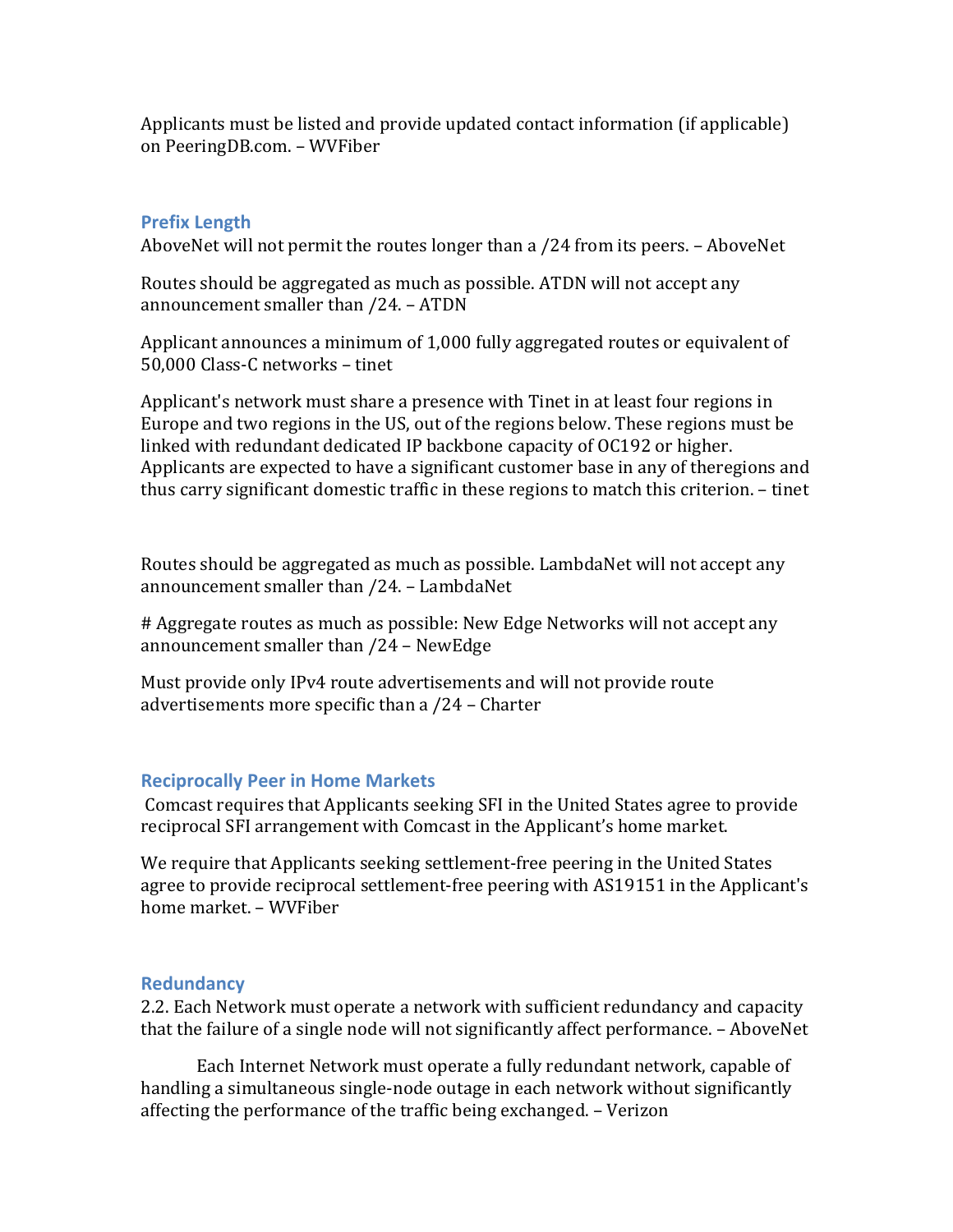Applicant must operate a fully redundant network capable of handling a single-node outage in each network without significantly affecting the traffic being exchanged. -ATDN

Both parties shall maintain a fully redundant backbone network, in which the majority of the inter-hub circuits shall have a dedicated capacity of at least 10Gbps (OC-192/STM-64 or equivalent). Burstable circuits circuits delivered over MPLS, ATM, or similar technology, must have a dedicated (not burstable) point-to-point capacity of at least 10Gbps on each circuit to qualify. – nLayer

Peer must operate a fully redundant network capable of handling a single-node outage in each network without significantly affecting the traffic being exchanged.  $-$ LambdaNet

#### **Requirements met and Continue to be Met**

The requirements in Part 1 must be met at the time the request for settlement-free interconnection with Verizon Business is made. – Verizon

All requirements of the Policy must continue to be met to continue a settlement-free interconnection relationship. Status under the policy will be evaluated periodically. In the case of a change in ownership or control of an Internet Network with which Verizon Business has an interconnection agreement, status under the policy will be evaluated within 30 days of such change. - Verizon

Verizon Business will continue to monitor the development of the Internet and traffic conditions and make appropriate changes in this Policy as the Internet continues to evolve. Verizon Business reserves the right to modify this Policy at any time. Any contractual rights shall arise out of a bilateral interconnection agreement, not this Policy. - Verizon

To ensure continued compliance with the SFI policy, status of all settlement-free peers will be reviewed once every six months. Peers who do not comply with published SFI policy will be given 30 days written notice to remedy the situation. -ATDN

All requirements must be met at the time the request for Peering is made, and must continue to be met for the duration of the interconnection. – nLayer

Applicant must agree to participate in joint capacity reviews at pre-set intervals and work towards timely augments as identified. - Comcast

All requirements of the Policy must continue to be met to continue a settlement-free interconnection relationship. Status under the policy will be evaluated periodically. In the case of a change in ownership or control of an Internet Network with which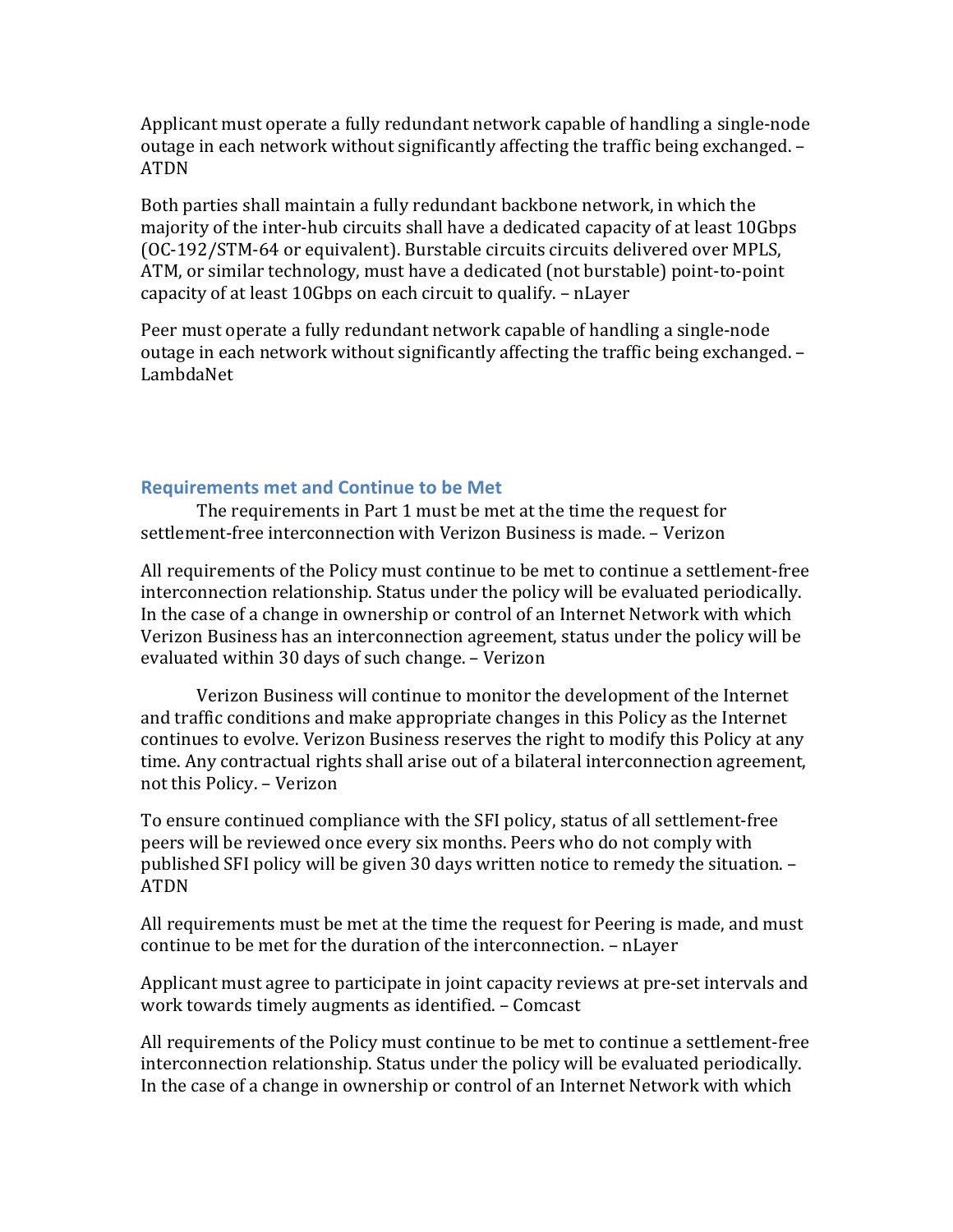HWNG has an interconnection agreement, status under the Policy will be evaluated within 30 days of such change. - Highwinds

# Engage with New Edge Networks in joint capacity planning reviews for interconnection augmentation to accommodate traffic growth and minimize the possibility of latency or packet loss between both networks. - New Edge

All requirements must be met at the time the request for Peering is made, and must continue to be met for the duration of the interconnection. – WVFiber

#### **Scale Requirements / Network Capacity**

1.2.2 Network Capacity: The Requester must have a backbone with a minimum two OC-48's between any two backbone cities. – AboveNet, for Private Peering

Backbone Capacity. The Requester shall have a fully redundant backbone network, in which the majority of its inter-hub trunking links shall have a capacity of at least 9953 Mbps (OC-192) for interconnection with Verizon Business-US, 2488 Mbps (STM-16) for interconnection with Verizon Business-Europe, and  $622$  Mbps (OC-12) for interconnection with Verizon Business-ASPAC. - Verizon

Backbone capacity :  $O(C-192/10$  Gbps or greater active bandwidth between eight  $(8)$ or more geographically dispersed cities. Only one (1) city in each state can be counted to qualify for the eight city requirement.  $-$  ATDN

Both parties shall maintain a redundant backbone network with sufficient capacity to minimize queueing and ensure delivery of traffic both during normal and single-failure scenarios. Both parties shall act quickly and diligently to establish additional capacity to proactively accommodate traffic growth. – InterNAP

Both parties shall have sufficient capacity into the exchange switch to pass all traffic sent and received without queueing or loss. Both parties shall work proactively and diligently to establish additional capacity to accommodate traffic growth. – InterNAP

For domestic ISPs coast-to-coast nationwide  $OC-12$  or larger backbone. – Cox

# Both parties shall maintain a minumum OC-192/10GE backbone network with adequate capacity to ensure delivery of traffic within normal SLA standards. wbsconnect

# Both parties shall maintain enough capacity on public peering ports to ensure delivery of traffic within normal SLA standards. - wbsconnect

# Peers must provide sufficient capacity to handle traffic exchanged whether by public exchange or private interconnect. – Mzima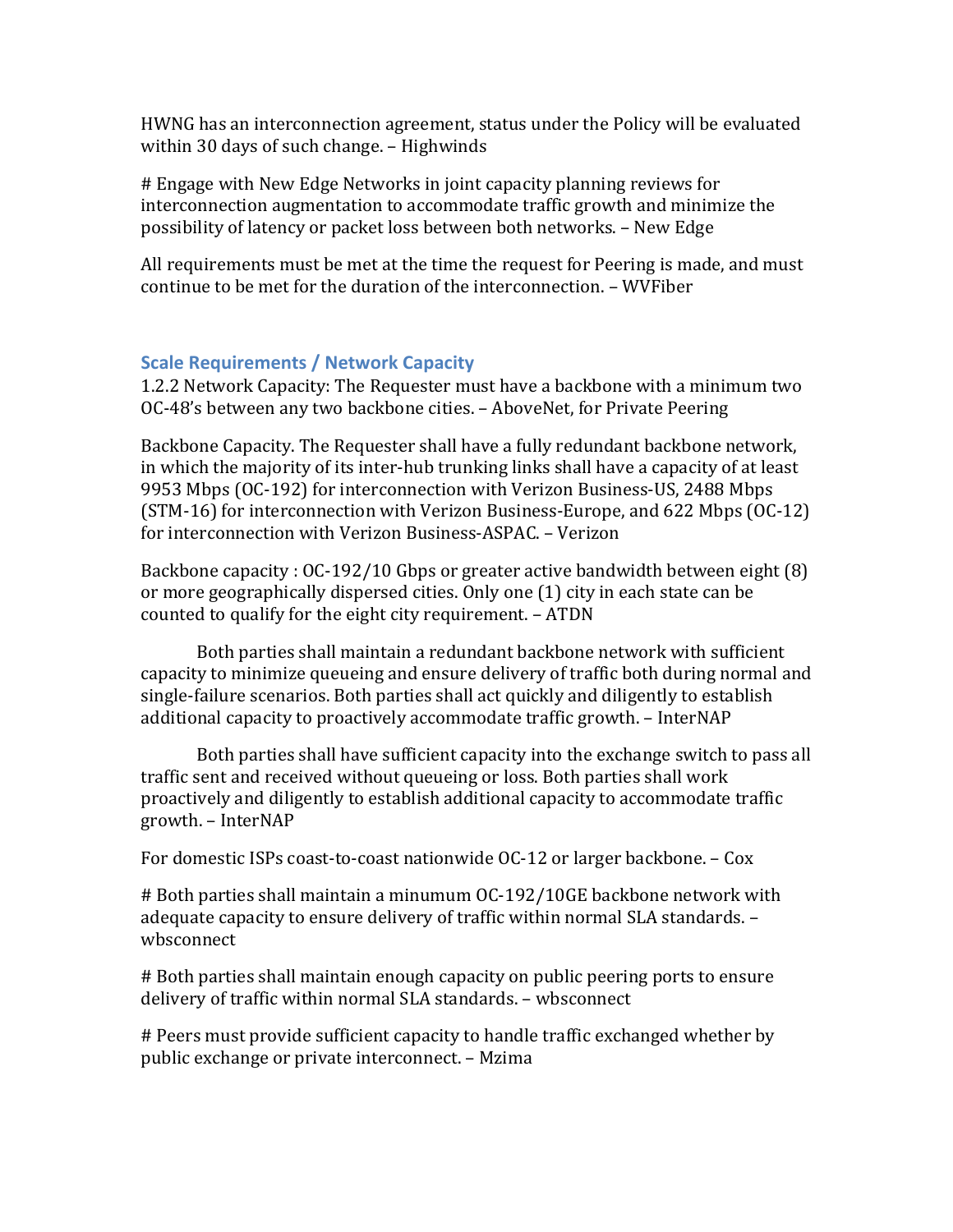Applicant must operate a US-wide IP backbone whose links are primarily 10 Gbps or greater. – Comcast

Each Internet Network must establish and maintain traffic exchange links of a sufficient robustness, aggregate capacity and geographic dispersion to facilitate mutually acceptable performance across the interconnect links. – Highwinds

Must be able to transport capacity greater than, the interconnecting port speed – Charter

Potential peer must possess backhaul capacity equal to, or greater than, the interconnection circuit. - Cablevision

Network Capacity Requirements: Interconnection Candidate will have 10GE/OC192 pop to pop trunking speeds, i.e., a 10GE/OC192 backbone. – Qwest

Both parties shall maintain sufficient backbone and interconnection capacity to enable saturation free delivery of the traffic being exchanged. Both parties should act proactively to establish additional capacity to accommodate traffic growth. -WVFiber

Interconnection at a minimum of three (3) diverse peering cities (one east-coast, one midwest, one west-coast). WVFiber, NorthAmerica Interconnection at one (1) or more peering points in common. WVFiber Europe Interconnection at two (2) geographically diverse continents (North America and Europe). WVFiber Global

Private interconnection at a minimum of three (3) geographically diverse private peering cities (one east-coast, one midwest, one west-coast). For US Private interconnection at one  $(1)$  private peering city. For Europe

A peer of AS7018 must operate a US-wide IP backbone whose links are primarily OC192 (10 Gbps) or greater. For AS7132, the peer's US-wide IP backbone links must be predominantly OC48 (2.5 Gbps) or greater.  $-AT&T$ 

#### **Single AS**

Applicant must operate the network as a single Autonomous Number (ASN) for its global backbone network. If the Applicants Internet Network uses multiple ASNs, then as solely determined by AOL, both networks will exchange routes equivalent to the Internet Network's footprint in those regions. – ATDN

There will be only one peering relationship per corporate (i.e. only one peering relationship -with a single

AS - for corporate companies) – tinet

Must use the same ASN at each peering interconnect – Charter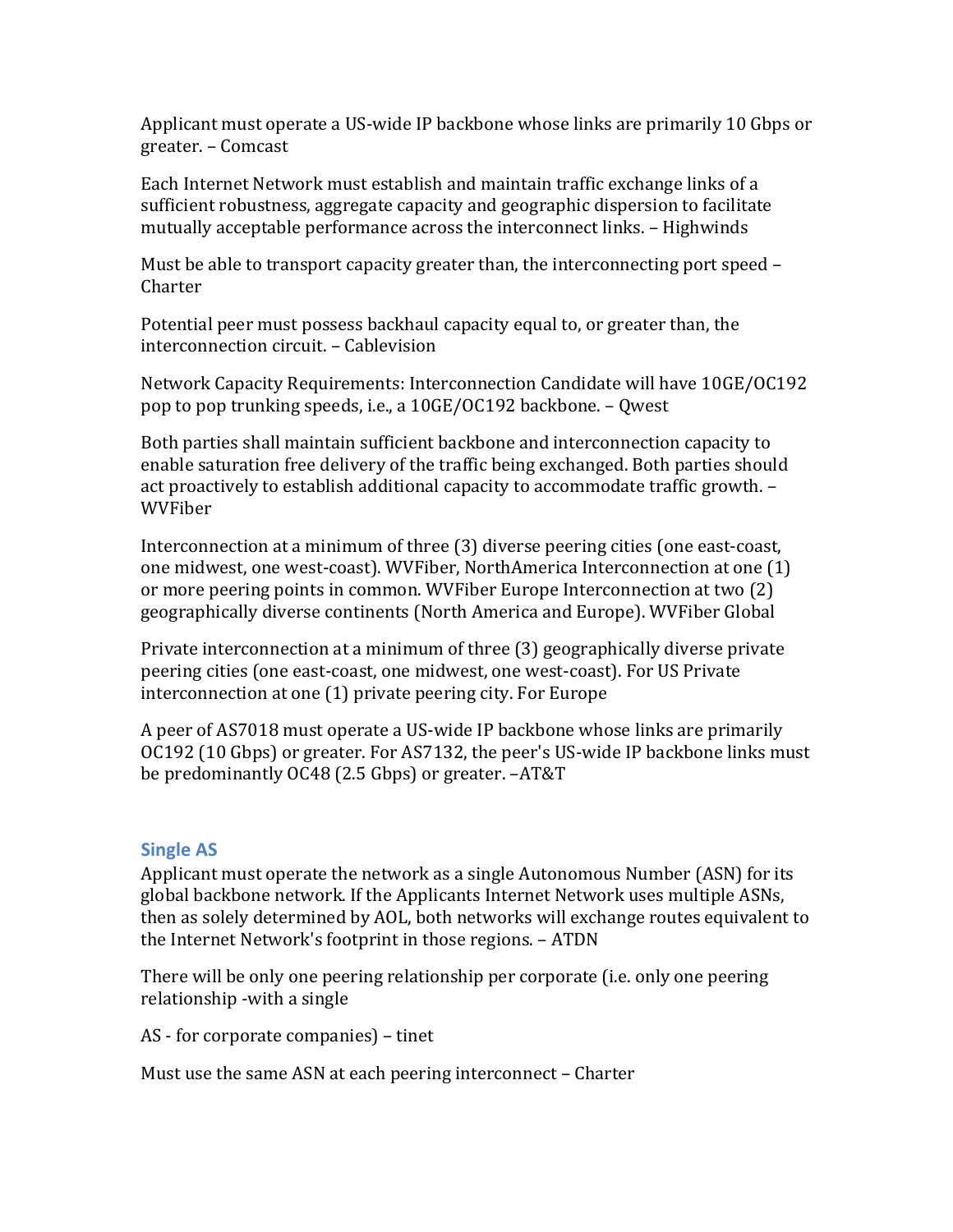# **Suspension/Termination/Exceptions**

Speakeasy reserves the right to suspend peering for an indefinite period of time should any form of network abuse be verified to take place via the peering interconnect. The following non-exhaustive list serves to provide examples of such abuse:

- \* Denial of Service attacks
- \* Unsolicited Bulk Email sources
- \* Setting default-route to Speakeasy

Speakeasy's final decision in peering is based upon a mutually agreeable decision to peer based upon operational needs. If Speakeasy's operational needs cause a peering arrangement to conflict with the best interest of Speakeasy, Speakeasy reserves the right to terminate the peering agreement with reasonable advance notice. -- Speakeasy

Other factors may also be evaluated, and will be addressed on a case by case basis. – Speakeasy

3.2. The requirements set forth in Section 1 of this policy must be met at the time the request for settlement-free peering with AboveNet is made. All requirements in this Policy must continue be met in order for the Requester to remain eligible for peering. – AboveNet

3.5. Abovenet reserves the right to grant or refuse peering to a requestor, whether or not they would otherwise meet these requirements. - AboveNet

The SFI Policy is only a guideline. Meeting all of the requirements stated in the SFI Policy does not guarantee AOL will enter a SFI relationship with applicant. AOL reserves the right to not grant settlement-free peering to an applicant based on business reasons. – ATDN

Any exceptions to this SFI Policy will be granted at the sole discretion of AOL. -ATDN

Any interconnection may be temporarily suspended or disconnected at the sole discretion of either party. – InterNap

Any interconnection may be terminated for any reason, with 30 days notice to the other party. -- InterNap

Internap reserves the right to accept or decline any interconnection request for any reason. - InterNap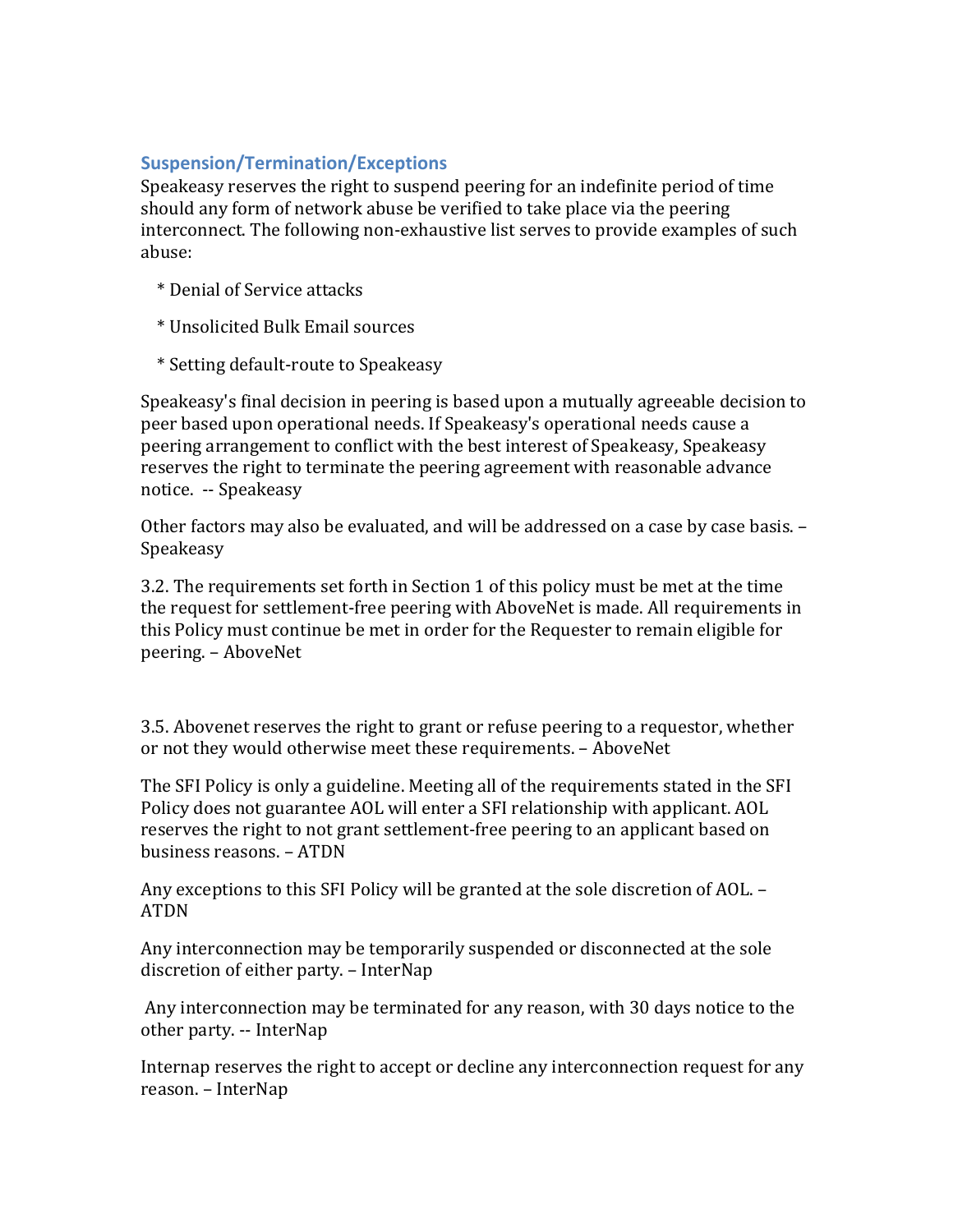Any interconnection may be terminated for any reason, with 30 days notice. -- NAC

Meeting all of the requirements stated in the Policy does not guarantee NAC will enter a settlement-free interconnection relationship with applicant. Net Access reserves the right to deny settlement-free peering to an applicant based on business reasons. NAC also reserves the right to make exceptions to this policy for special case or legacy peering partners. – NAC

tw telecom reserves the right to decline and terminate peering with anyone that does not meet this Peering Policy. - TW Telecom

In the event of a severe or quality-of-service impacting violation of these policies, the interconnection may be temporarily suspended without notice.  $-$  nLayer

Any interconnection may be terminated for any reason, with 30 days notice. – nLayer

nLayer reserves the right to accept or decline any interconnection request for any reason. – nLayer

RCN reserves the right to peer or not with any network as we see fit, for any reason, without requirement of disclosure. - RCN

RCN reserves the right to terminate public peering at any time with 30 days' notice. Such advanced notice is neither guaranteed nor required for unresponsive, abusive, or negligent peers.

Meeting the private or public guidelines above with Cox Communications is not a guarantee that peering will be established. Cox Communications reserves the right to not grant peering to an applicant based on business reasons.  $-$  Cox

# Any settlement-free peering agreement may be terminated for any reason with 30 days written notice to the other party. - wbsconnect

# WBS Connect reserves the right to decline any settlement-free peering request at any time, for any reason. – wbsconnect

Meeting the SFI network peering guidelines set forth herein is not a guarantee that an SFI network peering relationship with Comcast will be established. Comcast shall evaluate a number of business factors and reserves the right not to enter into a SFI network peering agreement with an otherwise qualified applicant. – Comcast

Existing SFI network peers of Comcast will have their status reviewed periodically to ensure that joint capacity planning intervals are sufficient for growth, contacts are refreshed for operations purposes, and all criteria continue to be met. - Comcast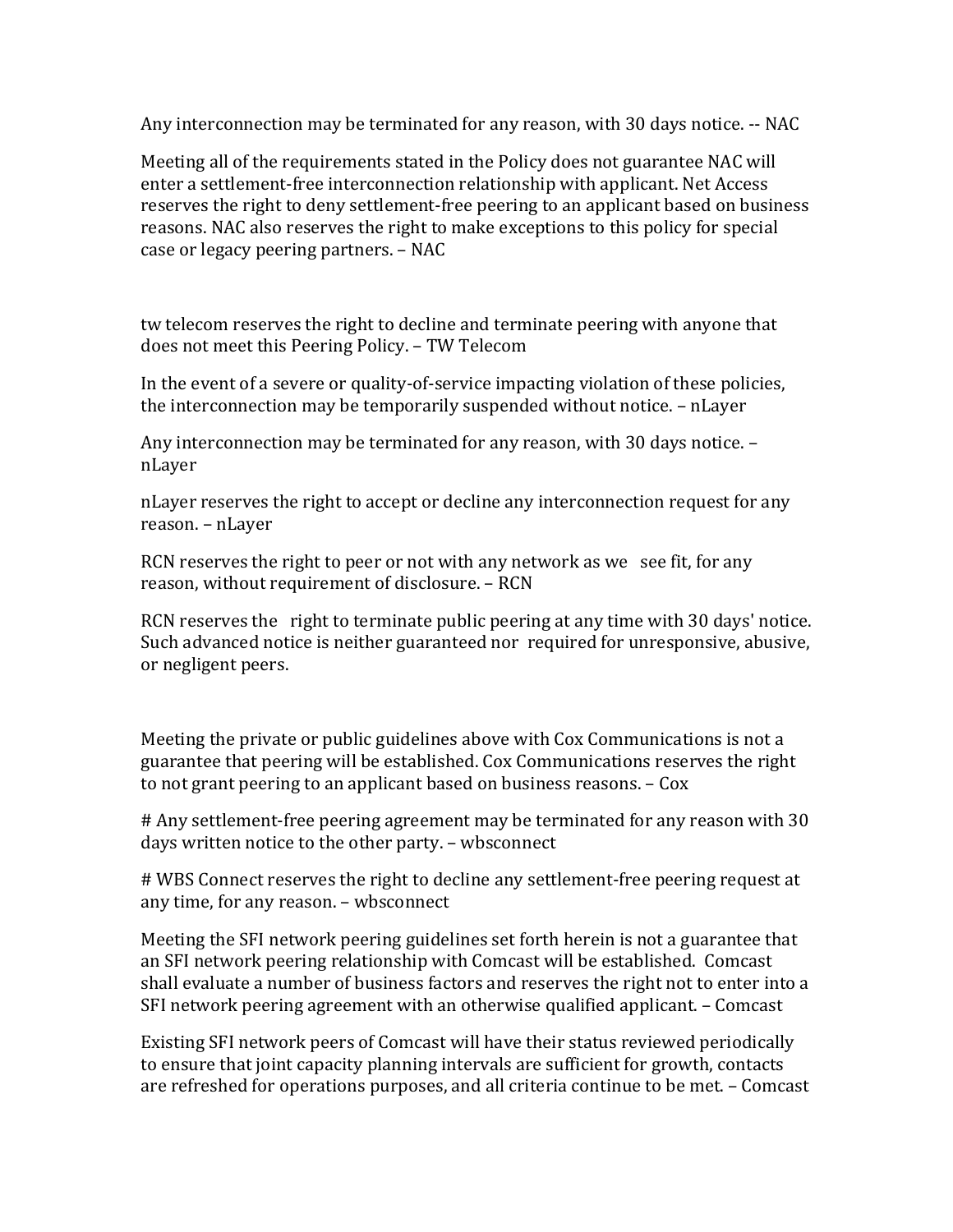Comcast reserves the right to terminate SFI network peering, upon a notice period as determined by the parties' agreement, with peers who do not meet the criteria described above.

Periodic review of the policies contained here will be conducted to ensure that the criteria and eligibility requirements are consistent with Comcast's business needs. -Comcast

# Tinet reserves the right to terminate the peering at any time with 30 days notice – tinet

This policy is a guideline. Meeting all the requirements stated in here does not guarantee that Tinet will enter into a settlement-free relationship with the applicant. Tinet reserves the right not to grant settlement-free peering to an applicant based on business reasons. – tinet

Tinet may honor legacy peers not entirely matching requirements outlined in here at it's sole discretion – tinet

Any exceptions to this policy will be granted at the sole discretion of Tinet. – tinet

LambdaNet reserves the right to apply the criteria set forth in this document to all existing peering relationships at any time. -- LambdaNet

Final qualification for Peering is determined through business analysis. Apart from the criteria below - the cost/benefit analysis must show the Peering as being beneficial for all LambdaNet organisations. - LambdaNet

# Meeting the requirements of this document does not require OpenAccess to establish a peering relationship. – Open Access

OpenAccess reserves the right to suspend peering for an indefinite period of time should any form of network abuse be verified to take place via the peering interconnect. – OpenAccess

# Recurring incidents of network abuse and/or slow responses on curing an incident will result in termination of the peering relationship. --OpenAccess

# OpenAccess reserves the right to terminate the peering relation for any reason with 30 days notice. -- OpenAccess

Compliance with the technical and operational requirements in the Policy does not guarantee a peering relationship with HWNG. -- HighWinds

Meeting the guidelines is not a guarantee that peering will be established. Charter Communications reserves the right to refuse peering to the applicant based on business reasons, without requirement of disclosure. Charter Communications will not peer with any network that has been an IP transit customer within the past six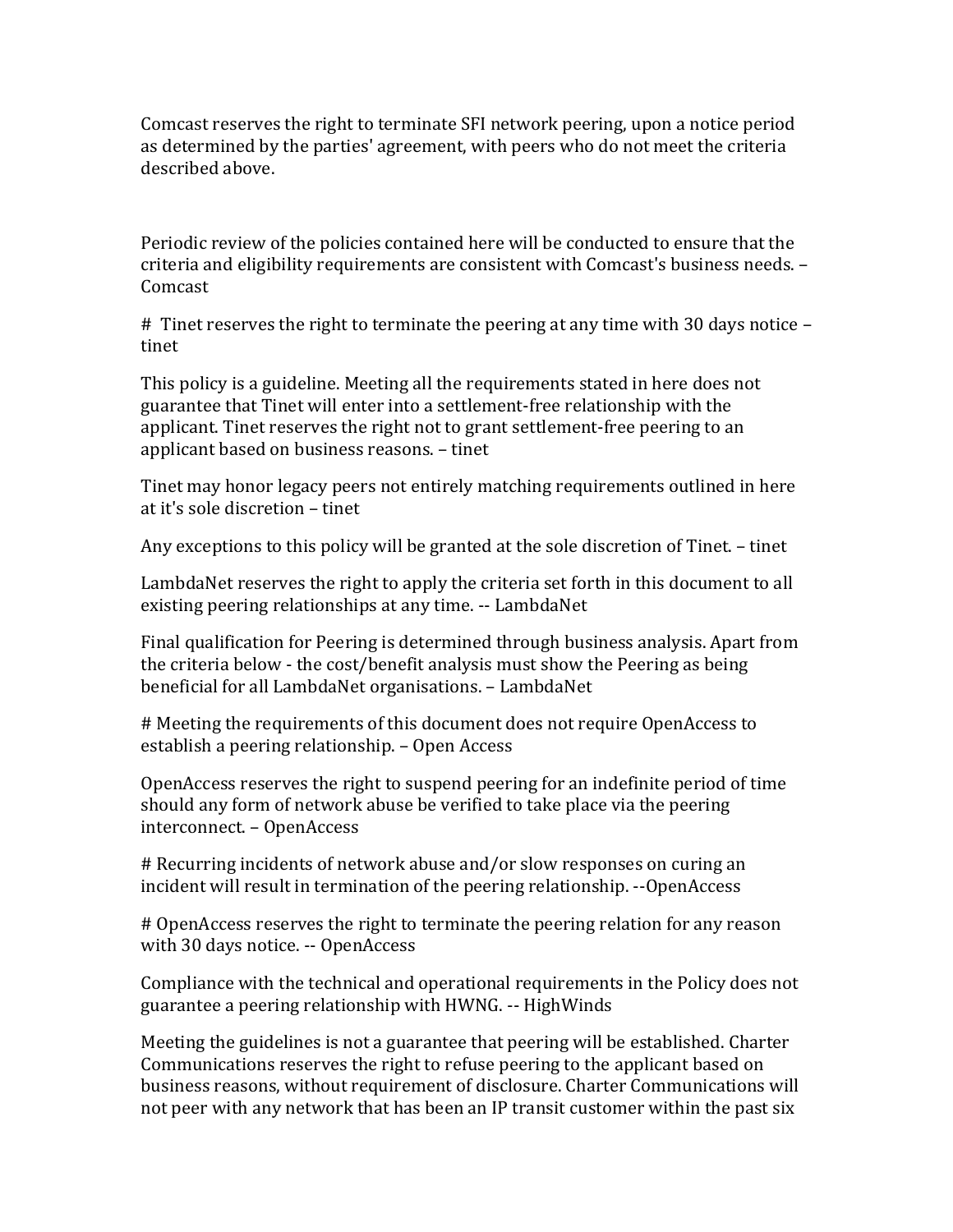(6) months. Charter Communications reserves the right to terminate public peering at any time with 30 days' notice. Such advanced notice is neither guaranteed nor required for unresponsive, abusive, or negligent peers. - Charter

Compliance with the technical and operational requirements in the policy does not guarantee a peering relationship with Qwest.

The peering policy is only a guideline. Meeting or exceeding all of the above requirements does not guarantee Qwest will enter into a peering relationship with Interconnection Candidate. -- Qwest

Peering will only occur if Qwest and Interconnection Candidate reach agreement on the terms of a Peering Agreement. -- Qwest

In the event of a severe, criminal, or quality-of-service impacting violation of these policies, the interconnection may be temporarily suspended without notice. -WVFiber

Any interconnection may be terminated for any reason, with 30 days notice. -WVFiber

Meeting all of the requirements stated in the Policy does not guarantee we will enter a settlement-free interconnection relationship with Applicant. We reserve the right to deny settlement-free peering to an Applicant based on business reasons. We also reserve the right to make exceptions to this policy for special case or legacy peering partners. – WVFiber

Meeting the peering guidelines set forth herein is not a guarantee that a peering relationship with AT&T will be established. AT&T shall evaluate a number of business factors and reserves the right not to enter into a peering agreement with an otherwise qualified applicant.  $- AT&T$ 

AT&T reserves the right to terminate peering, upon a notice period as determined by the parties' agreement, with peers who do not meet the criteria described above. AT&T

#### **Tools**

Peers should provide access to a looking glass or traceroute server to facilitate troubleshooting. – Speakeasy

The two Internet Networks must exchange with each other prior to any settlementfree interconnection agreement a free shell or PPP account for testing and auditing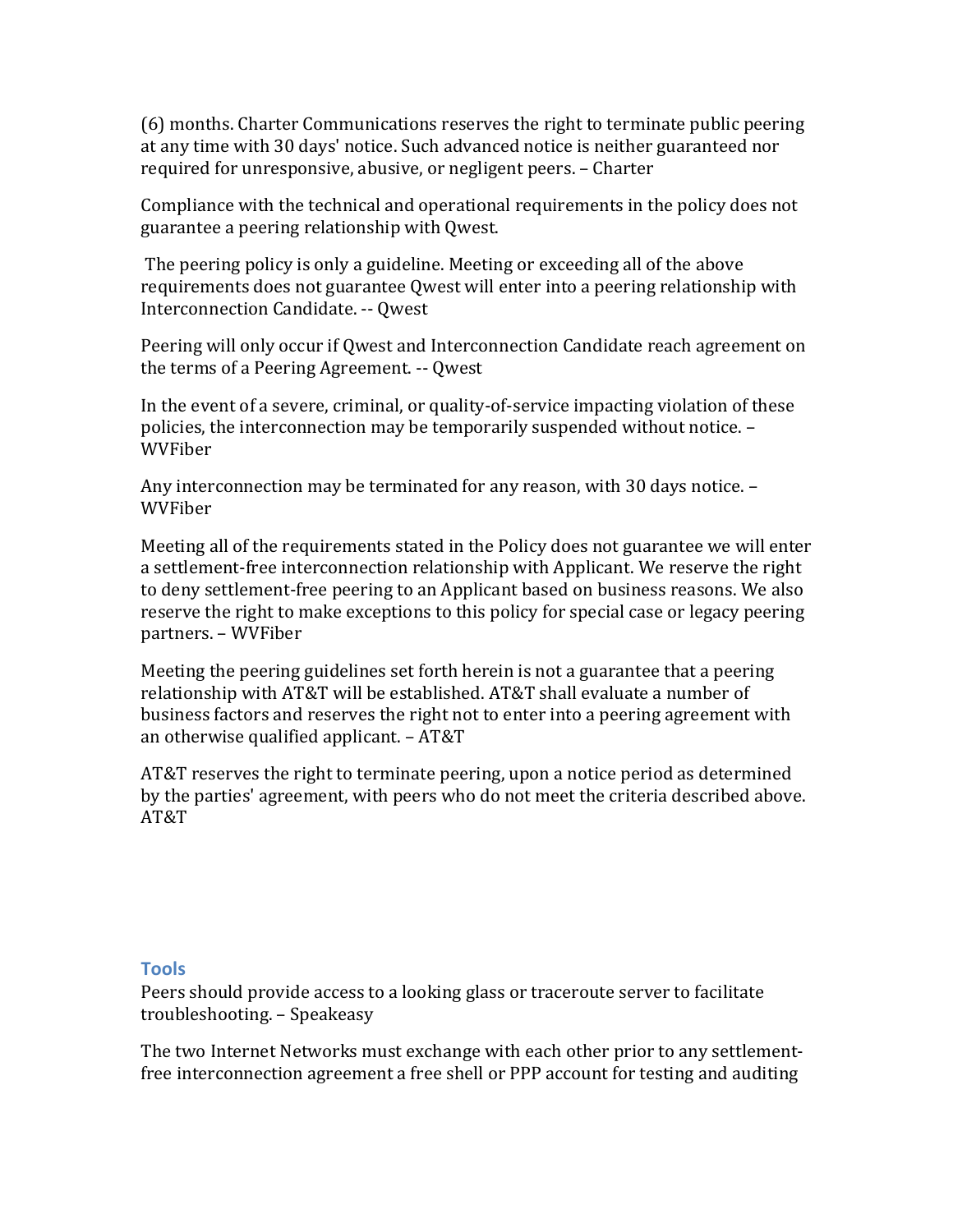purposes related to routing. This will be used for confirmation of traffic flows, troubleshooting of interconnection-related issues, and auditing purposes. - Verizon

Both parties shall provide access to a route server, looking glass, or similar service for the purposes of routing audits, diagnostics, and troubleshooting. – nLayer

All peers are requested to enable LSRR on router interfaces facing RCN peering sessions to facilitate network diagnostics at least during session activation. -- RCN

Peers should provide a looking glass and/or traceroute server at each interconnection point to assist in troubleshooting. - OpenAccess

Interconnection Candidate must maintain a publicly accessible looking glass server with BGP views and traceroute capabilities from 5 cities spread across 3 U.S. time zones. – Qwest

Both parties shall provide access to a route server, looking glass, or similar service for the purposes of routing audits, diagnostics, and troubleshooting. – WVFiber

# **Traffic Ratios**

2.3 The ratio of the aggregate amount of traffic exchanged between the Requester and the AboveNet with which it seeks to interconnect shall be roughly balanced and shall not exceed bidirectional ratio of  $2:1$ . –AboveNet

Traffic Exchange Ratio. The ratio of the aggregate amount of traffic exchanged between the Requester and the Verizon Business Internet Network with which it seeks to interconnect shall be roughly balanced and shall not exceed 1.8:1. – Verizon

The traffic ratio should be reasonably balanced and no more than  $2:1. -$  ATDN

Applicant must maintain a traffic scale between its network and Comcast that enables a general balance of inbound versus outbound traffic. The network cost burden for carrying traffic between networks shall be similar to justify SFI. -Comcast

 $#$  Applicant must meet a minimum traffic ratio of 1:3 – tinet

Potential peer must not exceed a usage ratio of  $3:1$ , in either direction for a period greater than 30 days, unless otherwise expressed and agreed to in writing. -CableVision

Traffic Ratios: Interconnect Candidate will have a 1.5:1 aggregate traffic ratio with 5 Gbps sustained bi-directional traffic flows, measured at 95% peak. The traffic must be balanced across three time zones. The Interconnection Candidate must provide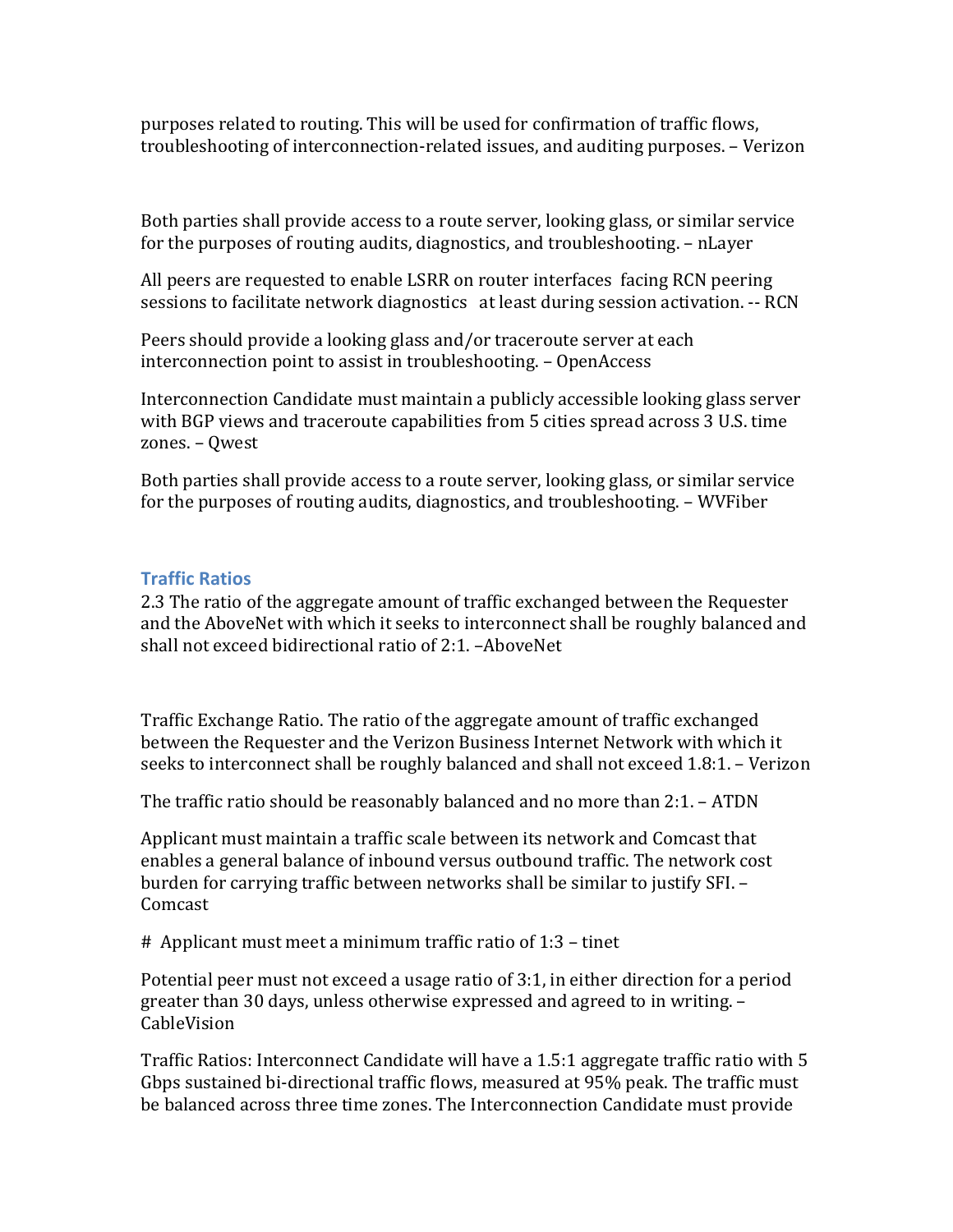24-hour peak and average traffic volume statistics at each Interconnection Point. The quantity and speed of circuits between Qwest and Interconnection Candidate will be determined by overall traffic between the two parties, and will be reviewed periodically. – Qwest

Peer must maintain a balanced traffic ratio between its network and AT&T. In particular, a new peer must have:

 \* No more than a 2.00:1 ratio of traffic into AT&T: out of AT&T, on average each month. 

\* A reasonably low peak-to-average ratio.

-- AT&T

### **Traffic Volume Requirements**

1.1.2 Minimum utilization: The peering Candidate must have a minimum aggregate of 50 Mbps and a maximum of 200 Mbps on any single peering exchange.  $-$ AboveNet, Public Peering

Traffic Volume. The aggregate amount of traffic exchanged in each direction over all interconnection links between the Requester and the Verizon Business Internet Network with which it desires to interconnect shall equal or exceed 1500 Mbps of traffic for Verizon Business-US, 150 Mbps of traffic for Verizon Business-Europe, and 30 Mbps of traffic for Verizon Business-ASPAC. - Verizon

For the purposes of Requirements 1.2 and 1.4 of the Policy, the traffic to be measured will include only what is being exchanged by the two Internet Networks and their respective customers (excluding any transit traffic) in the specific geographic region for which settlement-free interconnection has been requested. -Verizon

Traffic requirements: The AVERAGE traffic volume exchanged between ATDN and Applicant must be 972 Mbps or higher in each direction (inbound and outbound).  $-$ ATDN

At least 5 Mbps of aggregate traffic, measured using 95th Percentile in either direction, must be exchanged on an ongoing basis. Specific exemptions on traffic levels may be made, at Internap's discretion. – InterNAP for Public Peering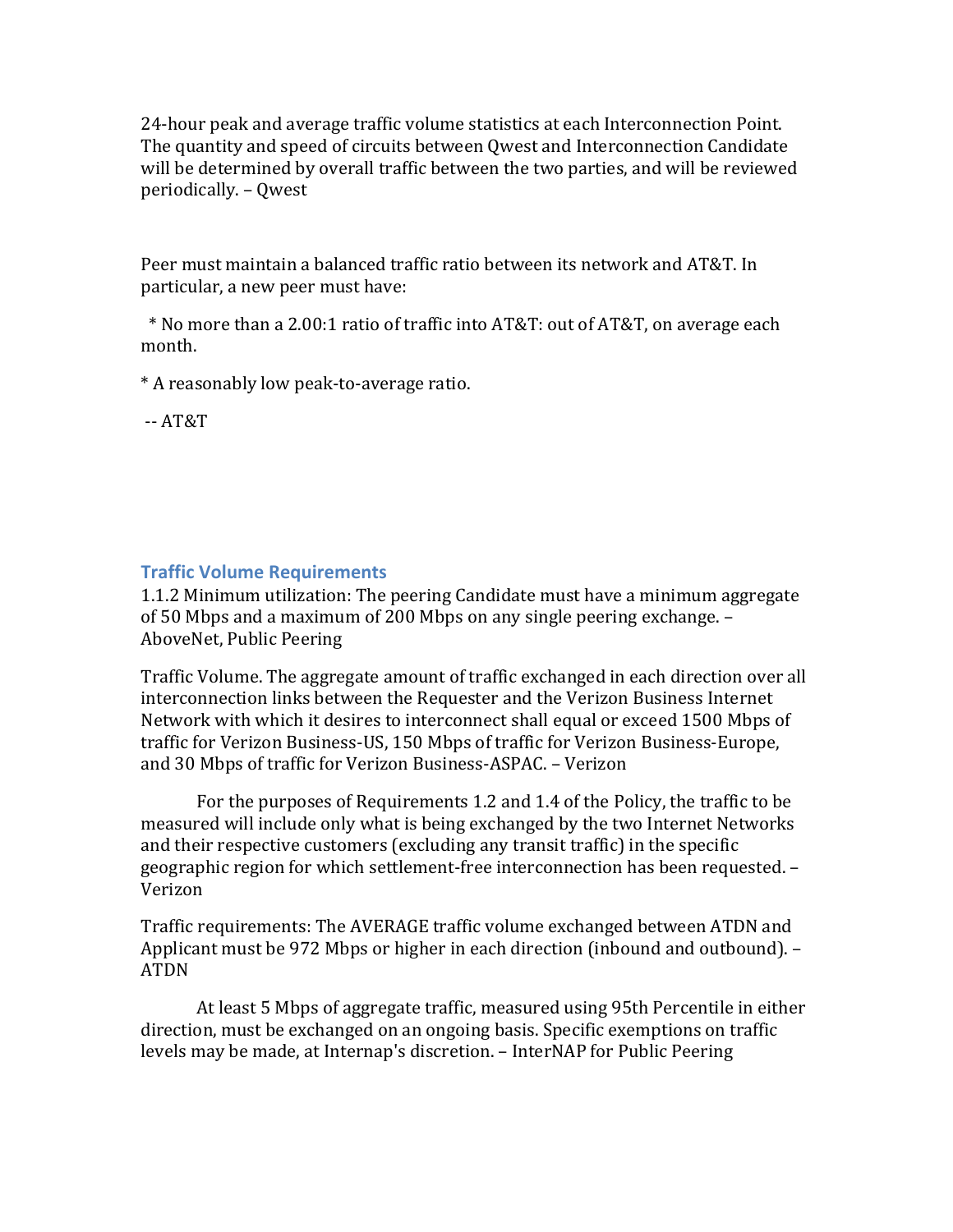At least 50 Mbps of aggregate traffic, measured using 95th Percentile in either direction, must be exchanged on an ongoing basis. Specific exemptions on traffic levels may be made, at Internap's discretion. - InterNap

Aggregate traffic over the peering sessions should have a combined measurement (Ingress + Egress  $@$  95th percentile) of at least 350M for Public Peering. – TW Telecom

Aggregate traffic over the peering sessions should have a combined measurement (Ingress + Egress  $\omega$  95th percentile) of at least 500M for Private Peering. – TW Telecom

[Will not peer if...] Existing traffic levels are below 1Mbps peak – EasyNet

[Will normally peer if Existing traffic levels are at 100Mbps or more – EasyNet

For private peering, a minimum of 20 Mb/s average or 40 Mb/s 95th percentile sustained traffic over the three (3) immediately preceeding months is required to have been exchanged between the two potential peer networks. For public peering, there are no traffic requirements. - HopOne

A minimum Internet traffic exchange of 10Mbps (95th percentile) with Autonomous system 22773. – Cox for Public Peering

A minimum Internet traffic exchange of 100Mbps (95th percentile) with Autonomous System 22773. Cox, for Private Peering

# Domestic public peers must sustain a minimum of 150 mbit/s of aggregate traffic based on 95th percentile calculations. -wbsconnect

# International public peers must sustain a minimum of 50 mbit/s of aggregate traffic based on 95th percentile calculations. - wbsconnect

# Any public peer sustaining in excess of 500mbit/s, domestic or international, must agree to peer privately with interconnection costs to be shared by both parties. wbsconnect

# Private peers must sustain a minimum of 500 mbit/s of aggregate traffic based on 95th percentile calculations. Both parties shall maintain enough capacity on private interconnection ports to ensure delivery of traffic within normal SLA standards. wbsconnect

# A minimum of 100 Mbps busy-hour traffic exchange is required (25 Mbps for international networks). - Mzima

Applicant's traffic to/from the Comcast network must be on-net only and must amount to at least 7 Gbps peak in the dominant direction. Interconnection bandwidth must be at least 10 Gbps at each interconnection point. - Comcast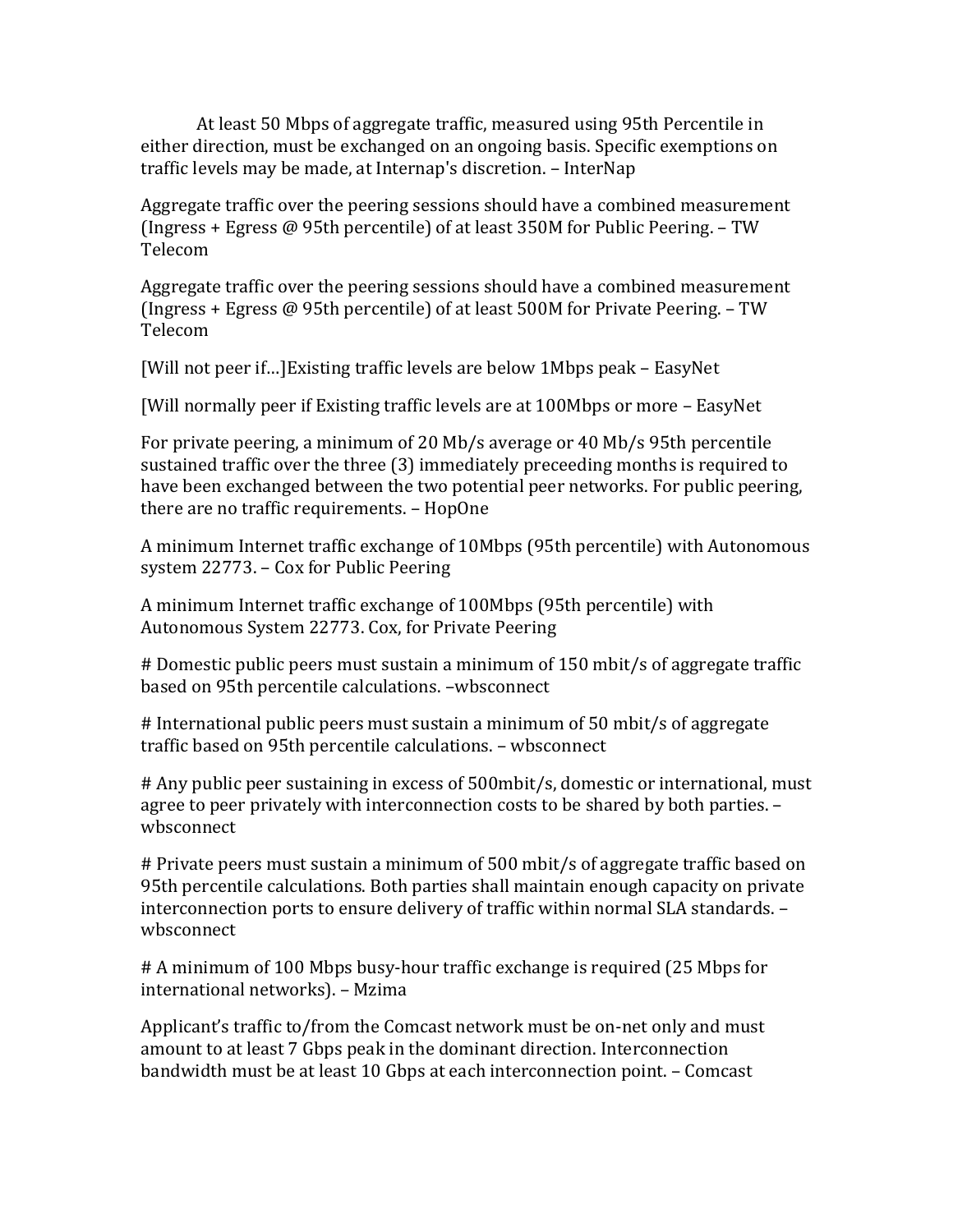Applicant has a minimum traffic from the TISCALI Network of 1 Gbit/sec - judged on 95th percentile over

1 (one) month (this may be proofed with a test peering). This is a mandatory requirement. – tinet

Aggregated average traffic between LambdaNet and Peer shall be at least 20 mbps. – LambdaNet for Public Peering

# LambdaNet requires 50 mbps of aggregated average traffic to justify a private peering relationship. – LambdaNet for Private Peering

# Have a total minimum busy hour traffic exchange of 50Mbps with New Edge Networks' AS – NewEdge

Must maintain a minimum traffic exchange of 200Mbps (95th percentile) with AS20115 – Charter

Potential peer must be able to demonstrate usage history with an aggregate peak average usage rate greater than 70 Megabits/s or sustain an average of  $4.32$ Terabits/day; bi-directionally. Whichever is applicable. – Cablevision

At least 250Mb/s of aggregate traffic measured at peak times must be exchanged. Public NorthAmerica, At least 125Mb/s of aggregate traffic measured at peak times must be exchanged. For Europe, At least 125Mb/s of aggregate traffic measured at peak times must be exchanged. – Global, Private Peering At least 500Mb/s of aggregate traffic measured at peak times must be exchanged in North America., At least 500Mb/s of aggregate traffic measured at peak times must be exchanged. In Europe, At least 500Mb/s of aggregate traffic measured at peak times must be exchanged for global peering. - WVFiber

Peer's traffic to/from the interconnected AT&T US network must be on-net only and must amount to at least 3 Gbps peak in the dominant direction for peers of AS7018. At least 200 Mbps peak in the dominant direction will be required to be considered for public peering with  $\triangle$  AS7132. – AT&T

# **Use of IRR**

Use of the Internet Routing Registry  $\text{(IRR)}$  is strongly encouraged for prompt prefix filter updates. Networks that do not provide a Routing Registry object to use for filter generation may have all routes filtered based upon some arbitrary criteria, such as mask length, or number of prefixes announced. – Speakeasy

Speakeasy maintains the right to add an entry describing any peering interconnect into the Internet Routing Registry system for the purpose of easing BGP filter generation. – Speakeasy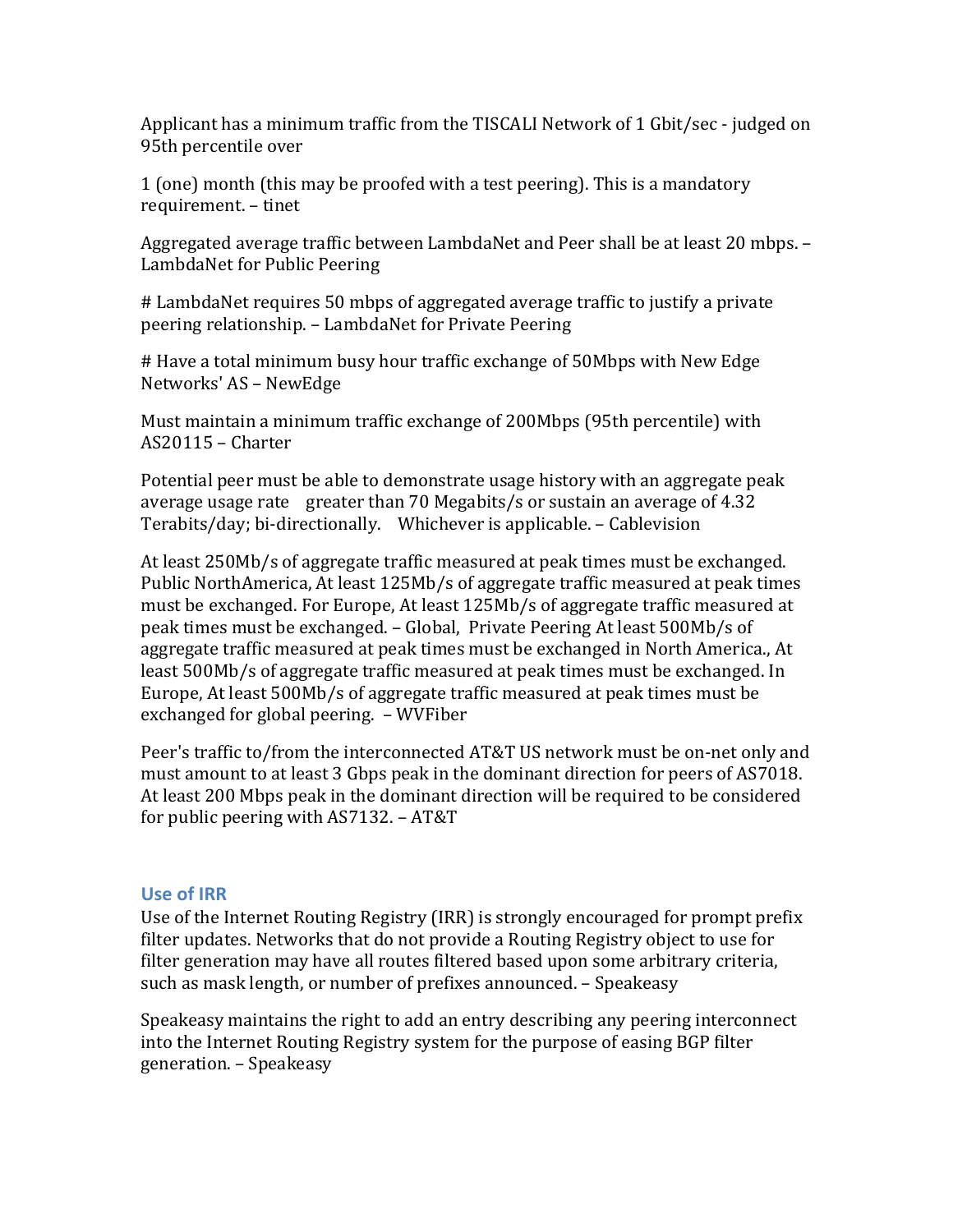Routes must be registered with a recognised route registry: ARIN, RIPE or APNIC. – ATDN

Both parties are expected to register their routes in a public Internet Routing Registry (IRR) database, for the purposes of filtering. Both parties shall make good faith efforts to keep this information up to date. - nLayer

All peers are expected to utilize IRR resources. All peers will be configured with loose prefix limits based upon registered/announced routes to guard against leaks. Peers are encouraged to register routes or send notice in advance of dramatic deltas in announcements to allow for adjustments to those limits. -- RCN

# Peers should register and maintain proper route objects in the RADB or mirrored IRR. – Mzima

Routes must be registered with a recognized route registry: ARIN, RIPE or APNIC. -LambdaNet

Use of the Internet Routing Registry is encouraged. OpenAccess reserves the right to make entries into the IRR on behalf of the peer if needed. – OpenAccess

Each Peer will maintain accurate prefix and routing information in a publicly accessible Internet Routing Registry (IRR). – Highwinds

Must utilize RADB or mirrored IRR resources and shall be configured with max prefix limits, allowing 25% headroom, based upon registered/announced routes – Charter

Both parties are expected to register their routes in a public Internet Routing Registry (IRR) database, for the purposes of filtering. Both parties should make good faith efforts to keep this information up to date. – WVFiber

#### **Work to fix Problems, Spam, DDOS, etc.**

Each Internet Network must be responsive to unsolicited email and network abuse complaints, as well as routing and security issues, providing a knowledgeable technician within a two-hour period after notice. - Verizon

Both parties shall be responsive to unsolicited bulk email, hacking, Denial of Service, and other network security and abuse issues. A good faith effort should be made to provide a qualified network engineer to trace ongoing network attacks within a reasonable amount of time.

Both parties shall be responsive to unsolicited bulk email and Denial of Service attacks, as well as other network abuse complaints. - NAC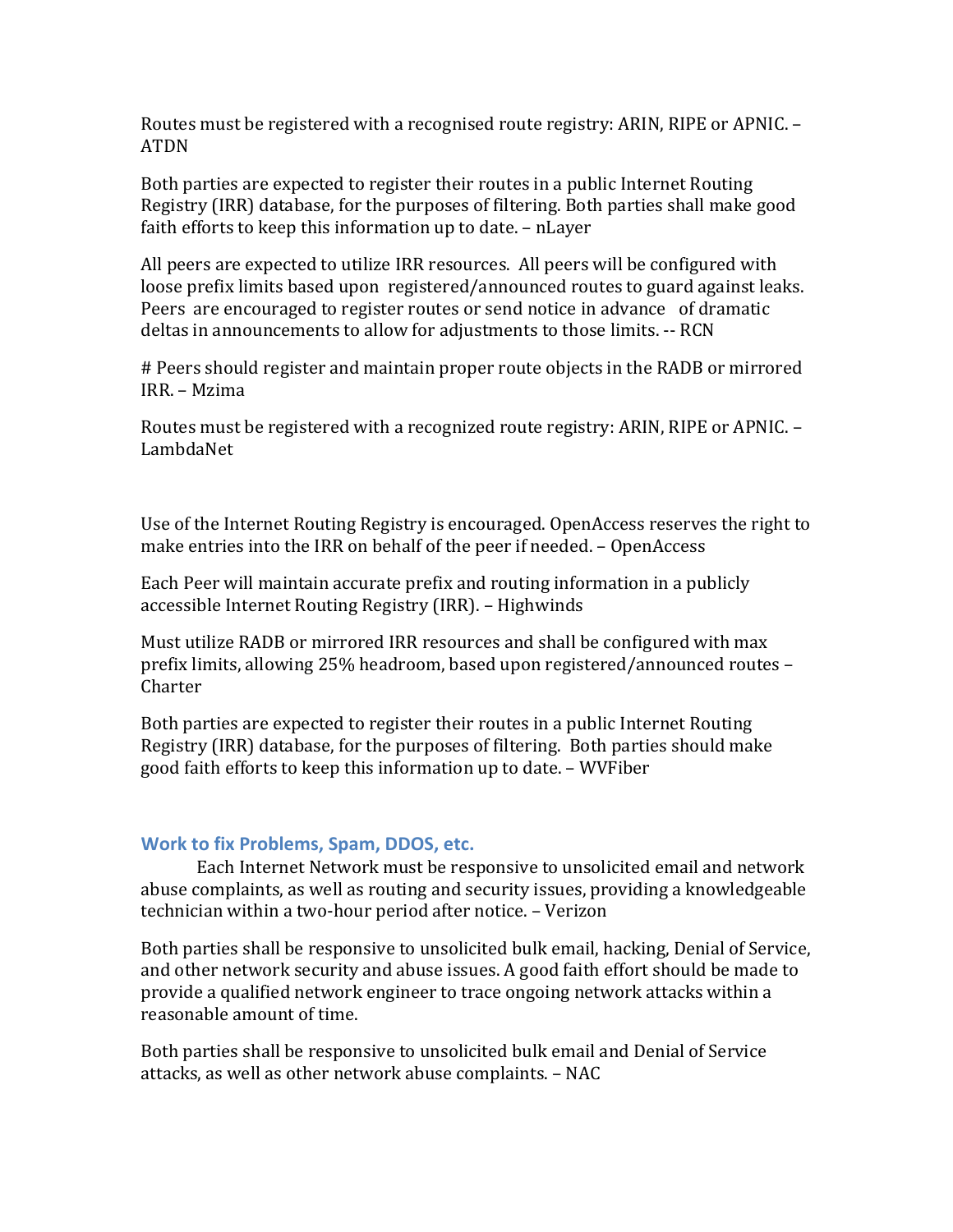tw telecom peers must agree to assist in resolving security violations, denial of service attacks, and other abuse incidents originating within the peer network. Refusal to assist may result in de-peering. – TW Telecom

Both parties shall be responsive to unsolicited bulk email, hacking, Denial of Service, and other network security and abuse issues. A good faith effort should be made to provide a qualified network engineer to trace ongoing network attacks within a reasonable amount of time. - nLayer

Both parties shall make every reasonable effort to restrict the transmission of Denial of Service attacks and packets with forged source addresses from their network. – nLayer

All peers must agree to actively cooperate in resolving at least the items in the following non-exhaustive list:  $-$  security violations  $-$  denial of service attacks  $$ network abuse (including but not limited to spam issues) - downed peering sessions, interfaces, or circuits - disrupted, damaged, or flapping peering sessions similar/related infrastructure and security issues - RCN

# Both parties shall make every reasonable effort to limit and control Denial of Service (DoS) attacks and forged packets from within their network. – wbsconnect

All peers must agree to assist in resolving security violations, denial of service attacks, and other abuse incidents originating within the peer's, or a customer of the peer's, network. -- DALnet

# Peers must be responsive to dealing with unsolicited email, denial of service attacks and other security concerns. - Mzima

Applicant must also agree to actively cooperate to resolve security incidents, denial of service attacks, and other operational problems. - Comcast

Applicant must maintain responsive abuse contacts for reporting and dealing with UCE (Unsolicited Commercial Email), technical contact information for capacity planning and provisioning and administrative contacts for all legal notices. -Comcast

# Applicant must respond to all operational issues within 24 hours – tinet

Peer must cooperate in case of network abuse. On occurrence of Denial of Service attacks Peer shall implement filters on request. - LambdaNet

Peer must agree to actively cooperate to resolve security incidents, denial of service attacks, and other operational problems. - OpenAccess

Each Internet Network must be responsive to unsolicited e-mail and network abuse complaints, as well as routing and security issues, providing a knowledgeable technician within a two-hour period after notice. - Highwinds